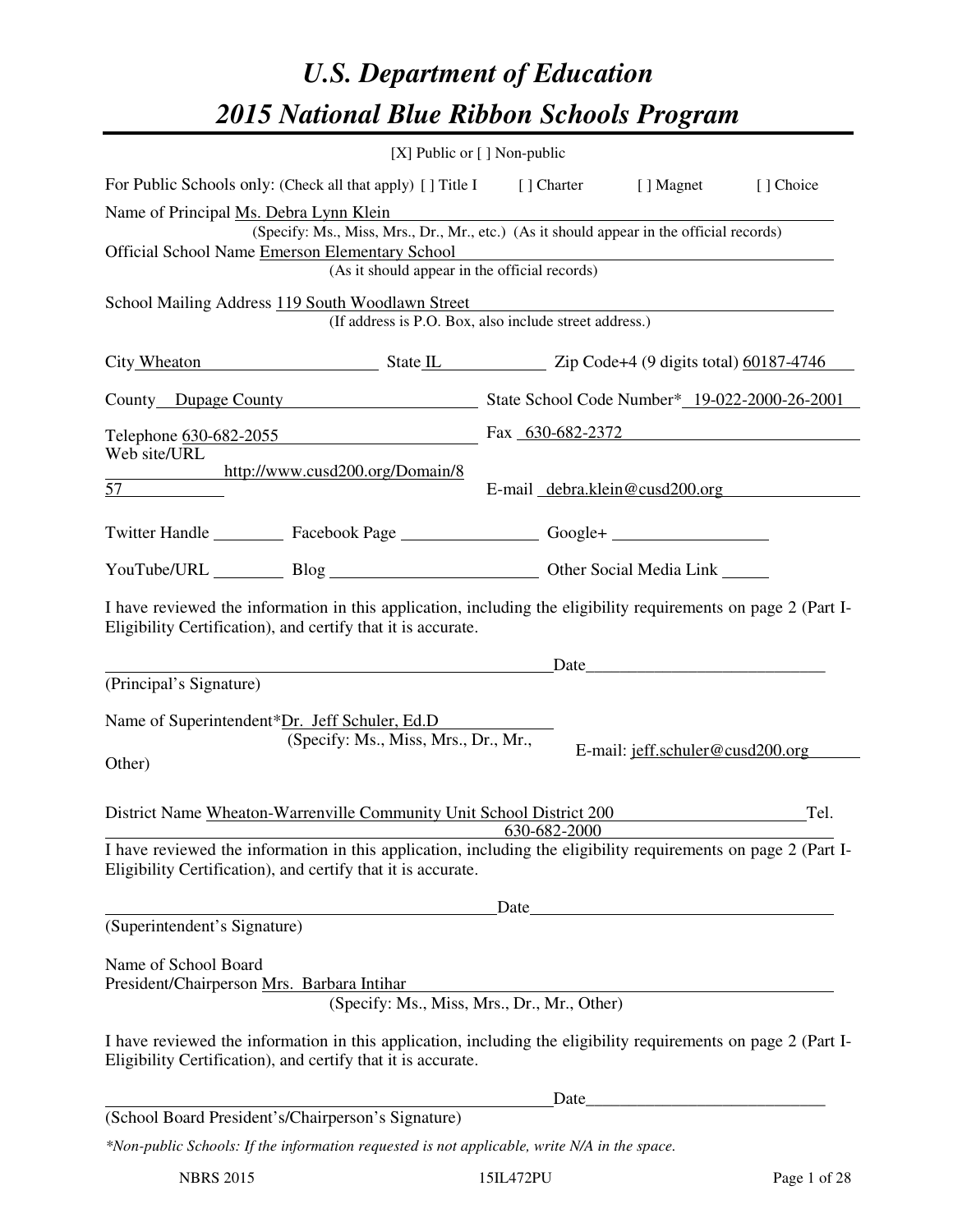#### **Include this page in the school's application as page 2.**

The signatures on the first page of this application (cover page) certify that each of the statements below, concerning the school's eligibility and compliance with U.S. Department of Education and National Blue Ribbon Schools requirements, are true and correct.

- 1. The school configuration includes one or more of grades K-12. (Schools on the same campus with one principal, even a K-12 school, must apply as an entire school.)
- 2. The school has made its Annual Measurable Objectives (AMOs) or Adequate Yearly Progress (AYP) each year for the past two years and has not been identified by the state as "persistently dangerous" within the last two years.
- 3. To meet final eligibility, a public school must meet the state's AMOs or AYP requirements in the 2014-2015 school year and be certified by the state representative. Any status appeals must be resolved at least two weeks before the awards ceremony for the school to receive the award.
- 4. If the school includes grades 7 or higher, the school must have foreign language as a part of its curriculum.
- 5. The school has been in existence for five full years, that is, from at least September 2009 and each tested grade must have been part of the school for the past three years.
- 6. The nominated school has not received the National Blue Ribbon Schools award in the past five years: 2010, 2011, 2012, 2013, or 2014.
- 7. The nominated school has no history of testing irregularities, nor have charges of irregularities been brought against the school at the time of nomination. The U.S. Department of Education reserves the right to disqualify a school's application and/or rescind a school's award if irregularities are later discovered and proven by the state.
- 8. The nominated school or district is not refusing Office of Civil Rights (OCR) access to information necessary to investigate a civil rights complaint or to conduct a district-wide compliance review.
- 9. The OCR has not issued a violation letter of findings to the school district concluding that the nominated school or the district as a whole has violated one or more of the civil rights statutes. A violation letter of findings will not be considered outstanding if OCR has accepted a corrective action plan from the district to remedy the violation.
- 10. The U.S. Department of Justice does not have a pending suit alleging that the nominated school or the school district as a whole has violated one or more of the civil rights statutes or the Constitution's equal protection clause.
- 11. There are no findings of violations of the Individuals with Disabilities Education Act in a U.S. Department of Education monitoring report that apply to the school or school district in question; or if there are such findings, the state or district has corrected, or agreed to correct, the findings.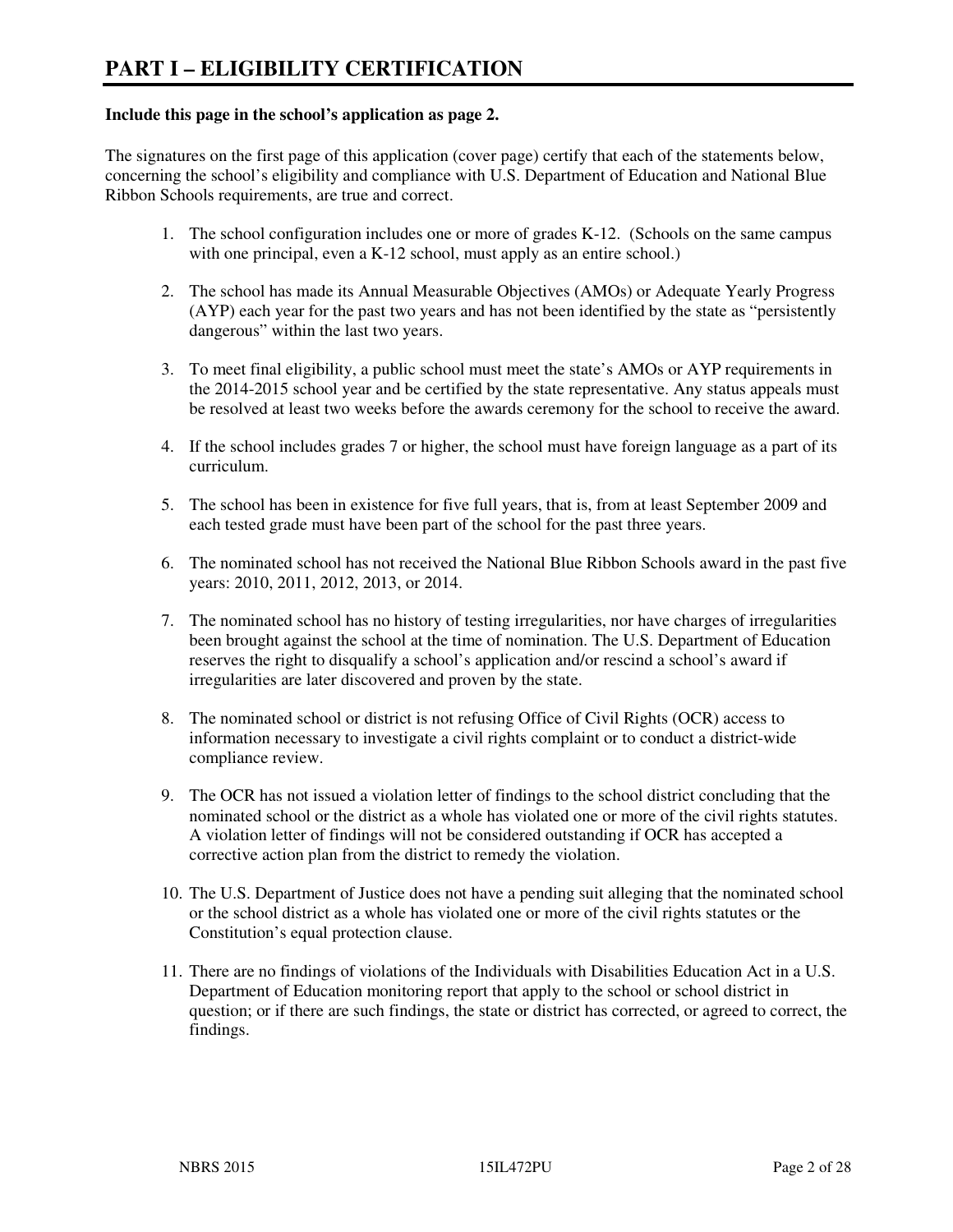# **PART II - DEMOGRAPHIC DATA**

#### **All data are the most recent year available.**

**DISTRICT** (Question 1 is not applicable to non-public schools)

| Number of schools in the district<br>(per district designation): | 13 Elementary schools (includes K-8)<br>4 Middle/Junior high schools<br>2 High schools |
|------------------------------------------------------------------|----------------------------------------------------------------------------------------|
|                                                                  | $0 K-12$ schools                                                                       |

19 TOTAL

**SCHOOL** (To be completed by all schools)

- 2. Category that best describes the area where the school is located:
	- [ ] Urban or large central city
	- [ ] Suburban with characteristics typical of an urban area
	- [X] Suburban
	- [ ] Small city or town in a rural area
	- [ ] Rural
- 3. 6 Number of years the principal has been in her/his position at this school.
- 4. Number of students as of October 1 enrolled at each grade level or its equivalent in applying school:

| Grade                           | # of         | # of Females | <b>Grade Total</b> |
|---------------------------------|--------------|--------------|--------------------|
|                                 | <b>Males</b> |              |                    |
| <b>PreK</b>                     | $\theta$     | $\theta$     | $\theta$           |
| K                               | 29           | 18           | 47                 |
| 1                               | 32           | 30           | 62                 |
| $\mathbf{2}$                    | 28           | 37           | 65                 |
| 3                               | 24           | 15           | 39                 |
| 4                               | 27           | 20           | 47                 |
| 5                               | 29           | 31           | 60                 |
| 6                               | 0            | 0            | $\theta$           |
| 7                               | 0            | $\Omega$     | 0                  |
| 8                               | 0            | 0            | 0                  |
| 9                               | $\theta$     | 0            | 0                  |
| 10                              | 0            | 0            | 0                  |
| 11                              | 0            | 0            | $\theta$           |
| 12                              | 0            | 0            | 0                  |
| <b>Total</b><br><b>Students</b> | 169          | 151          | 320                |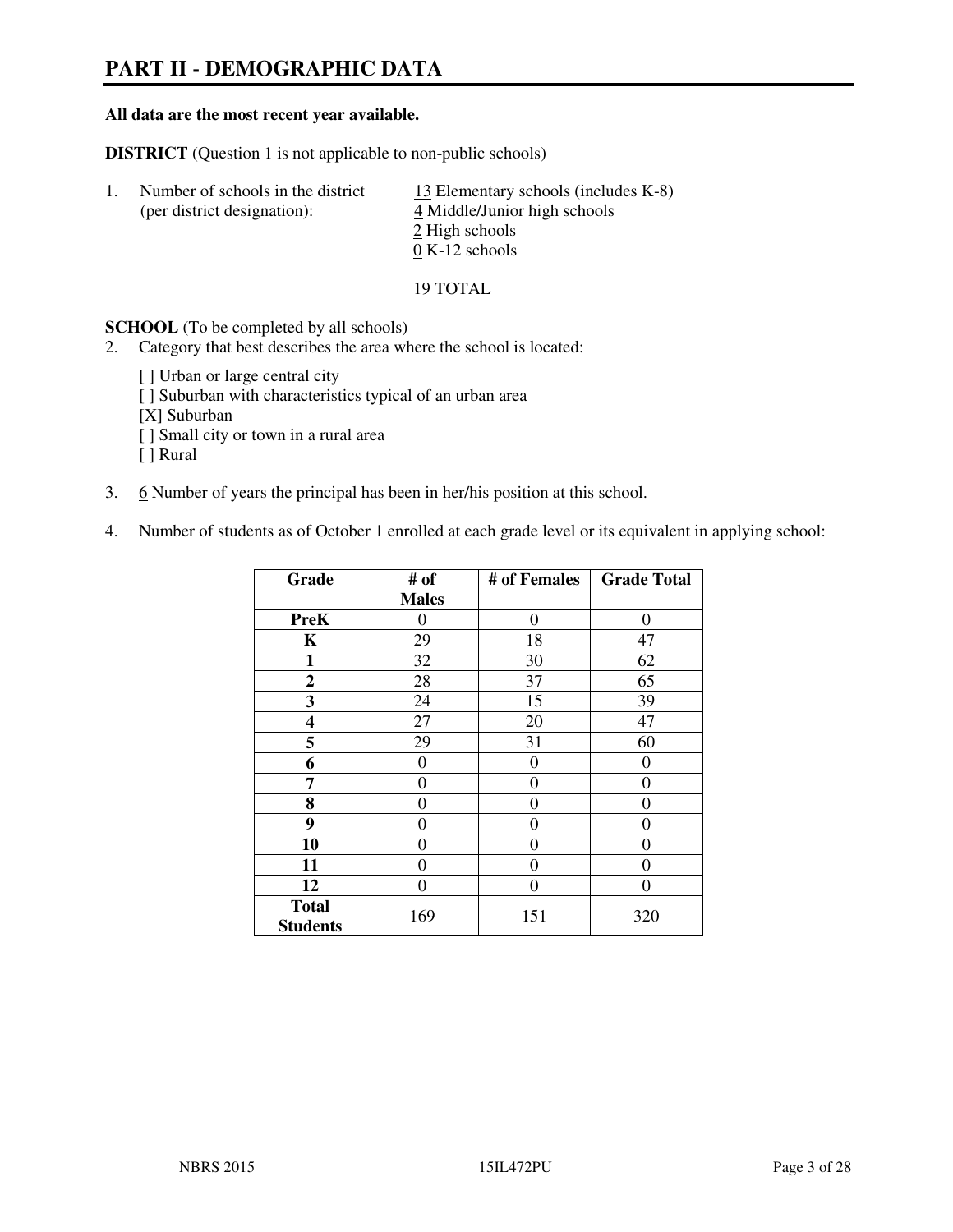the school:  $4\%$  Asian

5. Racial/ethnic composition of 0 % American Indian or Alaska Native 7 % Black or African American 13 % Hispanic or Latino 0 % Native Hawaiian or Other Pacific Islander 73 % White 3 % Two or more races **100 % Total** 

(Only these seven standard categories should be used to report the racial/ethnic composition of your school. The Final Guidance on Maintaining, Collecting, and Reporting Racial and Ethnic Data to the U.S. Department of Education published in the October 19, 2007 *Federal Register* provides definitions for each of the seven categories.)

6. Student turnover, or mobility rate, during the 2013 - 2014 year: 13%

This rate should be calculated using the grid below. The answer to (6) is the mobility rate.

| <b>Steps For Determining Mobility Rate</b>         | Answer |
|----------------------------------------------------|--------|
| $(1)$ Number of students who transferred to        |        |
| the school after October 1, 2013 until the         | 24     |
| end of the school year                             |        |
| (2) Number of students who transferred             |        |
| <i>from</i> the school after October 1, 2013 until | 20     |
| the end of the school year                         |        |
| (3) Total of all transferred students [sum of      | 44     |
| rows $(1)$ and $(2)$ ]                             |        |
| (4) Total number of students in the school as      | 344    |
| of October 1                                       |        |
| $(5)$ Total transferred students in row $(3)$      | 0.128  |
| divided by total students in row (4)               |        |
| $(6)$ Amount in row $(5)$ multiplied by 100        | 13     |

7. English Language Learners (ELL) in the school: 6 %

20 Total number ELL

 Number of non-English languages represented: 15 Specify non-English languages: Arabic, Cantonese (Chinese), French, Italian, Japanese, Karen (S'gaw), Lithuanian, Other, Polish, Russian, Spanish, Tigrinya (Tigrigna), Turkish, Ukranian, Vietnamese,

- 8. Students eligible for free/reduced-priced meals: 30 %
	- Total number students who qualify: 96

#### **Information for Public Schools Only - Data Provided by the State**

The state has reported that  $34\%$  of the students enrolled in this school are from low income or disadvantaged families based on the following subgroup(s): Students eligible for free/reduced-priced meals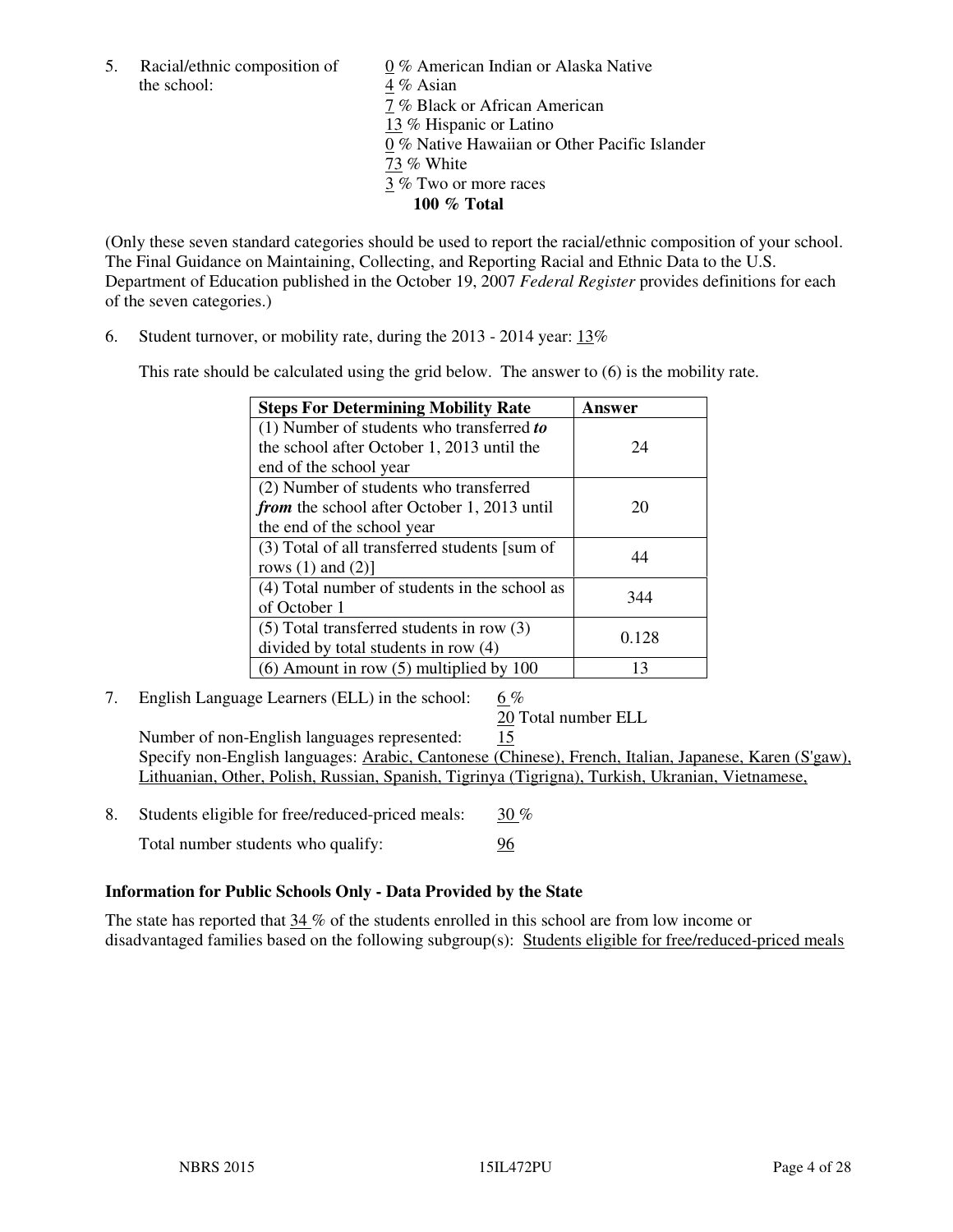47 Total number of students served

Indicate below the number of students with disabilities according to conditions designated in the Individuals with Disabilities Education Act. Do not add additional categories.

| 6 Autism                           | 2 Orthopedic Impairment                 |
|------------------------------------|-----------------------------------------|
| 0 Deafness                         | 2 Other Health Impaired                 |
| 0 Deaf-Blindness                   | 5 Specific Learning Disability          |
| 4 Emotional Disturbance            | 8 Speech or Language Impairment         |
| $\underline{0}$ Hearing Impairment | 0 Traumatic Brain Injury                |
| 0 Mental Retardation               | 0 Visual Impairment Including Blindness |
| 0 Multiple Disabilities            | 20 Developmentally Delayed              |
|                                    |                                         |

10. Use Full-Time Equivalents (FTEs), rounded to nearest whole numeral, to indicate the number of personnel in each of the categories below:

|                                       | <b>Number of Staff</b> |
|---------------------------------------|------------------------|
| Administrators                        |                        |
| Classroom teachers                    | 16                     |
| Resource teachers/specialists         |                        |
| e.g., reading, math, science, special | 10                     |
| education, enrichment, technology,    |                        |
| art, music, physical education, etc.  |                        |
| Paraprofessionals                     | 12                     |
| Student support personnel             |                        |
| e.g., guidance counselors, behavior   |                        |
| interventionists, mental/physical     |                        |
| health service providers,             | $\mathcal{F}$          |
| psychologists, family engagement      |                        |
| liaisons, career/college attainment   |                        |
| coaches, etc.                         |                        |
|                                       |                        |

11. Average student-classroom teacher ratio, that is, the number of students in the school divided by the FTE of classroom teachers, e.g.,  $22:1$   $20:1$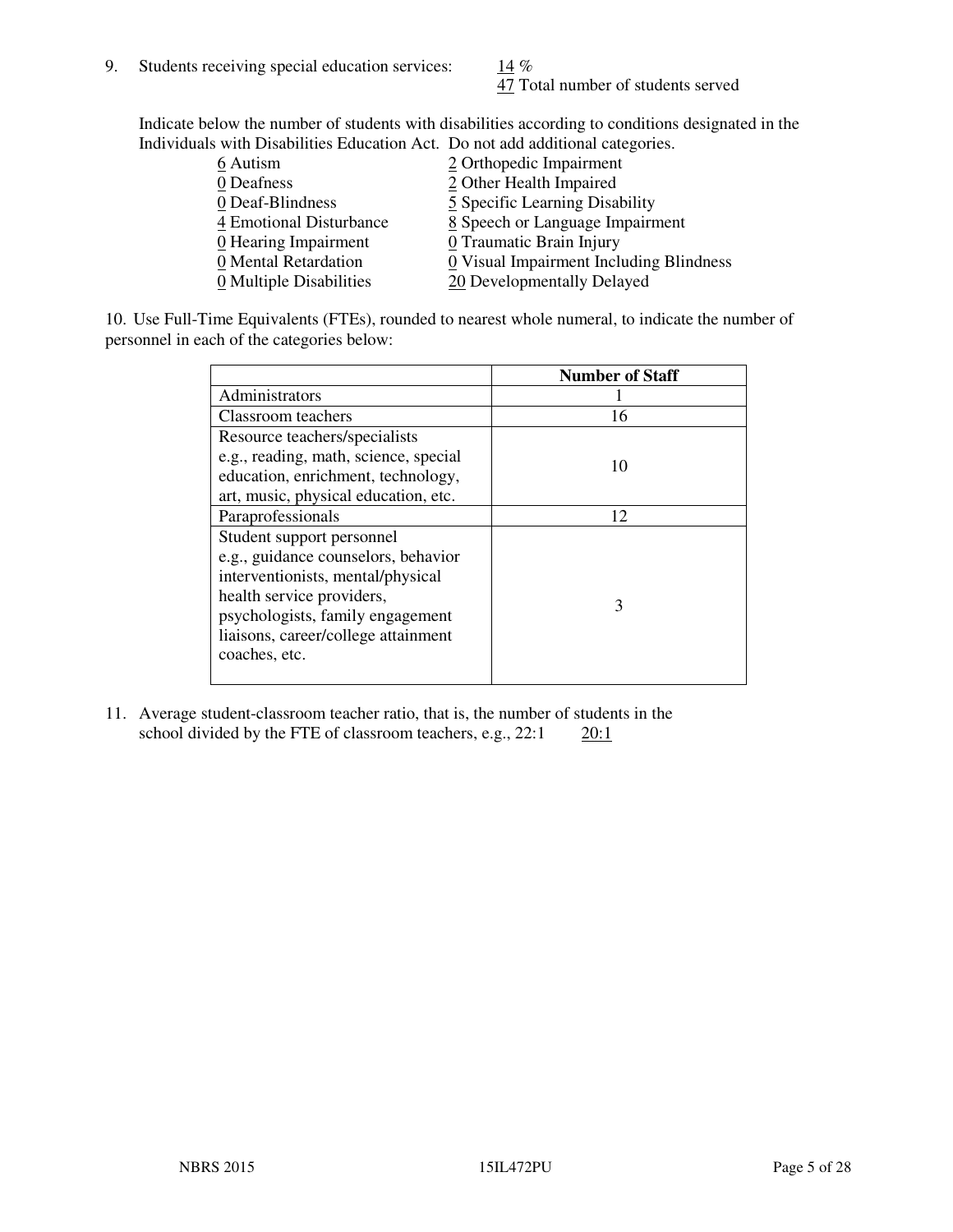12. Show daily student attendance rates. Only high schools need to supply yearly graduation rates.

| <b>Required Information</b> | 2013-2014     | 2012-2013       | 2011-2012 | 2010-2011 | 2009-2010 |
|-----------------------------|---------------|-----------------|-----------|-----------|-----------|
| Daily student attendance    | 96%           | $96\%$          | 96%       | $17\%$    | 96%       |
| High school graduation rate | $\gamma_{\%}$ | $\mathcal{V}_o$ | $0\%$     | 0%        | 0%        |

#### 13. **For schools ending in grade 12 (high schools)**

Show percentages to indicate the post-secondary status of students who graduated in Spring 2014

| <b>Post-Secondary Status</b>                  |       |
|-----------------------------------------------|-------|
| Graduating class size                         |       |
| Enrolled in a 4-year college or university    | በ‰    |
| Enrolled in a community college               | $0\%$ |
| Enrolled in career/technical training program | $0\%$ |
| Found employment                              | $0\%$ |
| Joined the military or other public service   | 0%    |
| Other                                         |       |

14. Indicate whether your school has previously received a National Blue Ribbon Schools award. Yes No X

If yes, select the year in which your school received the award.

15. Please summarize your school mission in 25 words or less: Emerson School fosters student success through a nurturing and academically challenging environment. Students, staff and community collaborate to provide a safe structured environment of excellence.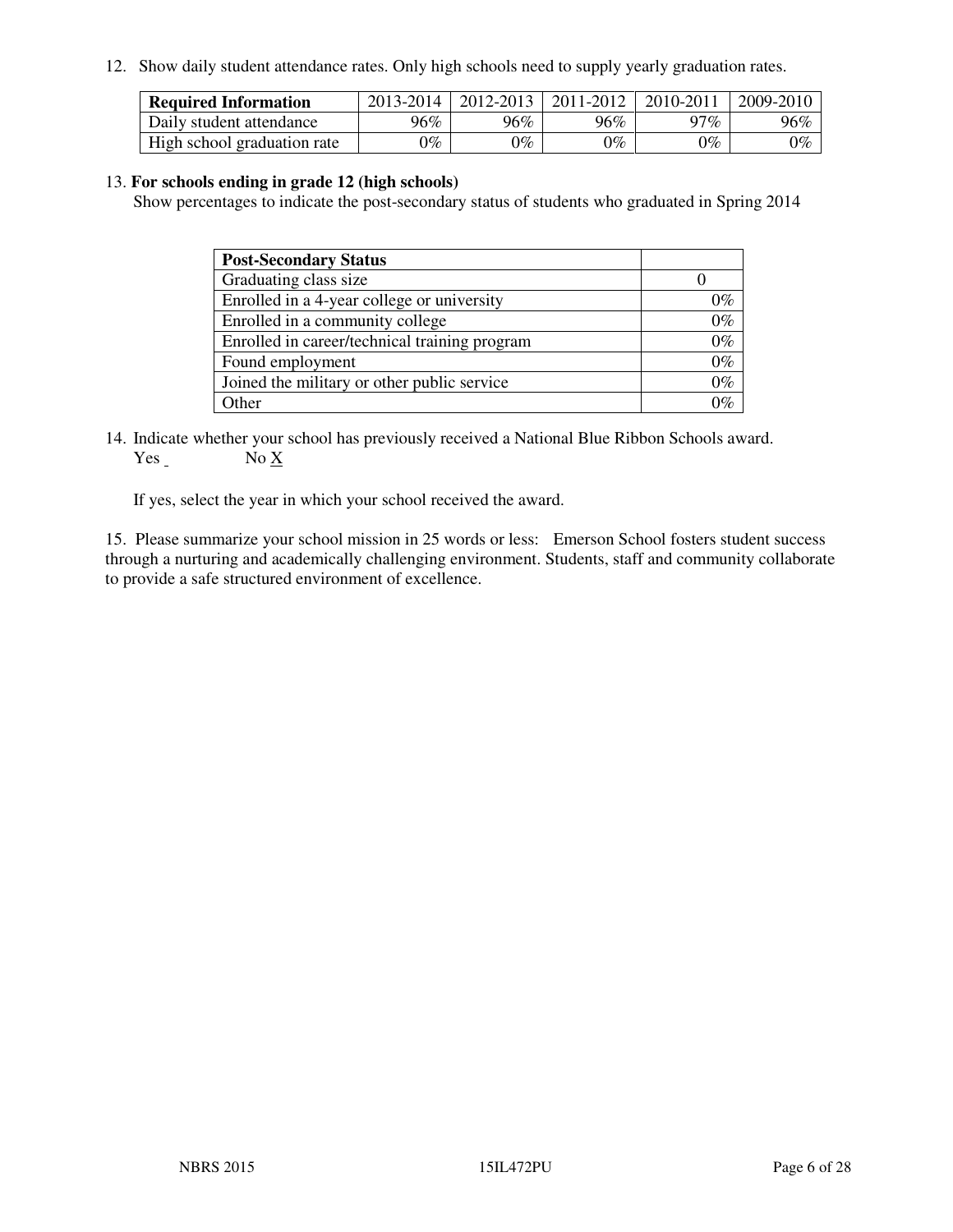# **PART III – SUMMARY**

Emerson Elementary School is located near downtown Wheaton and tucked away in a small neighborhood. It was built in 1953 for grades kindergarten through sixth grade to support the growth of young middle class families during the baby boom. Currently Emerson serves grades kindergarten through fifth grade. The building has experienced a significant change in demographics. Neighborhood homes in the past five years have turned into rentals, resulting in a 10% increase in students qualifying for free or reduced lunches, a 6% increase in students with limited English, and a 5% increase in mobility.

Emerson is one of thirteen elementary schools in a district of over 13,000 early childhood through high school students. The school prides itself on celebrating diversity and enriching the talents of its community of learners. Emerson Elementary School services approximately 335 students. Of the student population, 73.9% are White, 5.4% are African American, 13.5% are Hispanic, 4% are Asian and 4 % Multiracial. 28.7% of the students qualify as low-income. 6% of the students have Limited English Proficiency. The percentage of IEP students is 12.5%, and the mobility rate at Emerson is 14%. The staff and students have committed themselves to reach for excellence and support each other along the educational journey. Emerson appreciates the partnership of parents, families, and the community in ensuring that all students reach their greatest potential.

Classroom sections are divided up by two or three per grade level, with a current largest class size of twenty-six students. Emerson also houses two self-contained special education programs for the district. The Instructional Kindergarten currently has twelve students with special needs, and the Primary Supportive and Directive Program currently has seven first and second graders with individual education and behavior intervention plans. These students come to Emerson from throughout the district for these specialized programs.

In addition to the self-contained special education programs at Emerson, there is--for the 5th consecutive year--an optional all day kindergarten program. Initially students were offered the opportunity based upon academic progress. Currently the program is offered as a tuition-based option for families wishing to provide a full-day experience. Families who qualify for free and reduced lunch pay only a nominal tuition fee.

For students who need enrichment or a faster pace to learning the curriculum, the school offers a PACE (Program of Accelerated Curriculum Enrichment) program. The Gifted Specialist teaches math replacement and reading support for students qualifying for the program. District 200 created criteria to identify students who would benefit. The English Language Learner receives additional instruction in listening, reading, speaking and writing. Emerson students speak 17 different languages this year.

The competencies of Social Emotional Learning are an overarching guide to all initiatives. Emerson strives to encourage and challenge all students to reach their fullest potential. As a school, we aim to nurture and support all learners by establishing positive relationships with each child. By doing this, it enables teachers to discover the students' interests and provide meaningful instruction to all students within the classrooms. This includes opportunities to explore a variety of media and art techniques in a fine arts program. Students compose, perform and analyze composers in the music program. They develop healthy and fit lifestyles through physical education. Emerson students also have countless opportunities to use technology tools to enhance these curricular areas and accelerate their growth.

Emerson has a great deal of parent involvement within the school. The PTA is very organized and it has a variety of sub-committees that help provide extra support within the school. We have parents involved in hallway reading programs and math support programs. There are also parent volunteers in the classrooms, library and computer lab. They offer Chess Club, STEAM club, Explore More Day, author visits, Math Night, Fine Arts Night and numerous community building events. The teachers within the school work hard to keep open communication with parents. They strive to bridge the gap between home and school to help ensure academic success, as well as, build a strong sense of community within the school.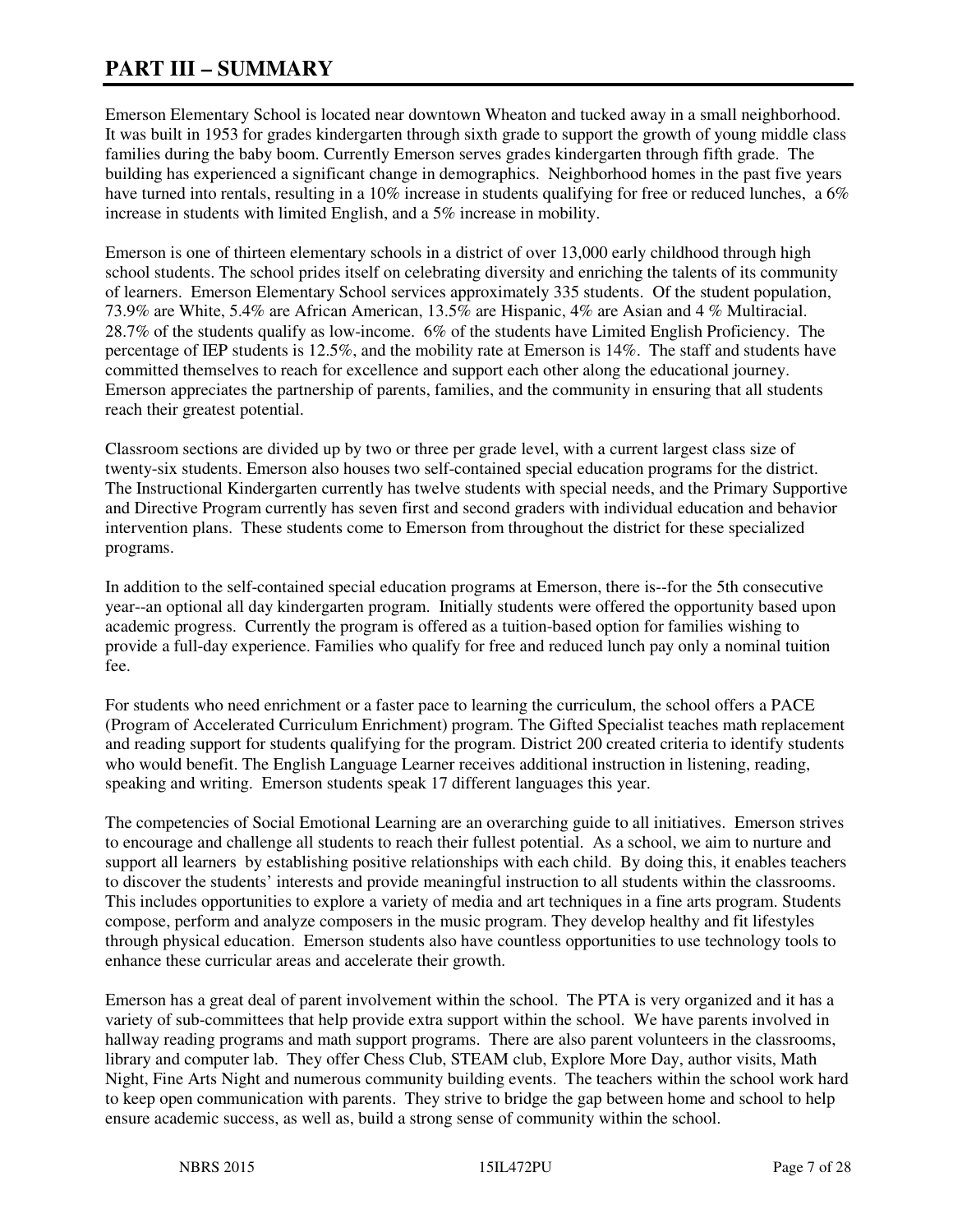Through establishing relationships with each child and family, Emerson celebrates unique differences and creates learning opportunities which teach beyond the classroom. The Emerson community positively impacts and generates a strong sense of self-worth and confidence in each student, which in turn allows them to continue to positively impact the school and community.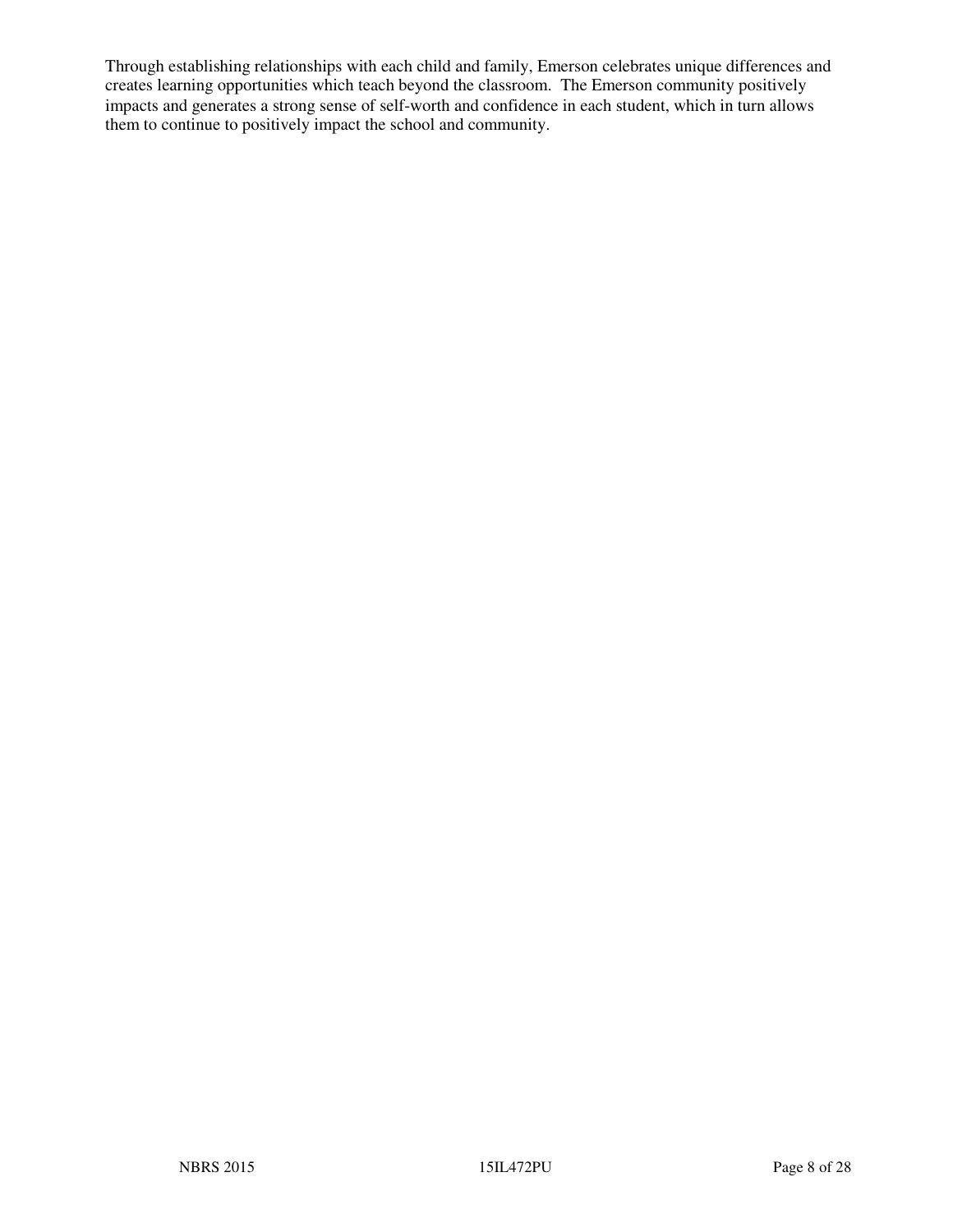#### **1. Core Curriculum:**

The District 200 learning environment enables learners to access, synthesize, and share knowledge while collaborating and creating anytime, anywhere. Experiences are designed to foster critical thinking, parallel real world situations, and meet individual needs of learners as they develop mastery of standards and skills.

Throughout the content areas, there is an emphasis on mastery of standards starting with the posting of clear, concise learning targets for students, followed by direct instruction, and then time for students to reflect, collaborate, and practice. Short formative assessments on specific learning targets provide data so that instruction can be differentiated for those students above or below the learning target.

Common Core Math Standards are the basis of the math curriculum. At the primary grades, common core standards were adopted with little or no changes. At fourth and fifth grade level, some standards from middle school were adopted. An emphasis at all grade levels is on explicit teaching of math vocabulary chosen by the district to support common core. Another emphasis is on number sense and the conceptual understanding of math. The structure of math lessons consists of sharing the specific math target of the day with students, providing explicit instruction and teacher modeling , facilitating small group practice with structured math talk and then assessing students individually on the mastery of the lesson's target.

The Common Core English/Language Arts standards have been implemented with the addition of explicit phonics instruction at grades K-2. The District's reading framework utilizes three approaches to daily reading instruction. First, the teacher models and discusses a specific skill or reading strategy using on or above grade level text with the whole class. Next, students are grouped by reading level to participate in guided reading activities in small groups with the teacher. Finally, all students have at least fifteen minutes a day of reading independently with reflection time based on a reading skill or strategy that had been taught. Students' reading levels are obtained using the Fountas and Pinnell benchmarking system. All students are assessed frequently throughout the year to monitor progress and change reading levels as needed. Throughout reading instruction, there is an emphasis on strategies to comprehend informational text and also to compare/contrast various texts. Emerson has placed a particular emphasis on informational text. Staff were among the first in the district to embrace the need to understand and directly teach the structures and other factors which make informational text complex.

The District has implemented a new writing framework to support Common Core Standards. Lessons begin with a 10-15 minute mini-lesson in which teachers model writing, use anchor texts to demonstrate great writing, or facilitate shared writing with the whole class. Students then have practice every day as they write either on longer extended pieces or daily quick writes. Each grade level has its own rubric for student writing that was created to support common core. Each rubric contains standards for focus, organization, support, style, and grammar/conventions with one grade level skills building on the next. Many classrooms are using Google Docs so that students can collaborate and edit one another's writing easily. Emerson has customized the writing rubric to support its culture of inquiry-based school improvement, creating a document which allows teachers to assess at which grade level a student is performing in each sub-category of writing. Teachers track their growth through PLCs, targeting the areas of lowest growth (e.g., support, organization) for school-based professional development.

Science learning standards are based around inquiry and the scientific method. Students analyze data to solve problems. They also have to access multiple sources on a topic to synthesize and present information. In Social Studies, students compare points of view on various historical events. They create timelines, make presentations and reenactments of local and national history. They also learn about our local, state, and federal systems of government. At Emerson, the principal and teachers have collaborated to develop a system of project-based learning in the content areas.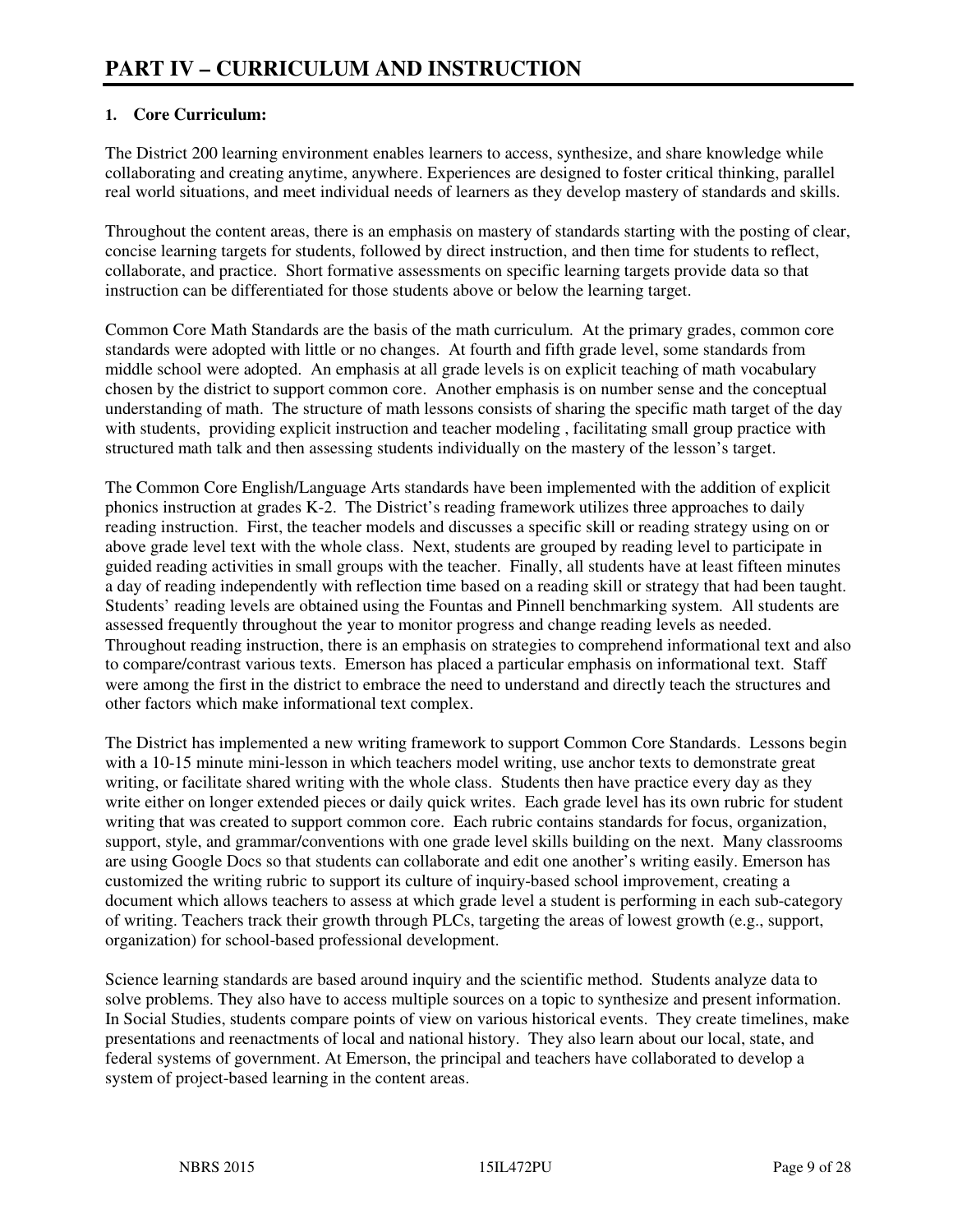For all subjects, key learning standards have been determined and listed on each student's report card. Mastery of these standards is then shared with parents at the end of each trimester.

### **2. Other Curriculum Areas:**

All elementary students have daily physical education with a physical education teacher. Students master team building skills, the basics of many sports as well as learn about life long fitness plans. Not only does physical activity increase students' ability to master and retain academic materials but it also helps prepare students for healthier decisions as adults.

All elementary students participate in art class once a week. During visual art class, students study art appreciation and learn the language of art--pattern, contrast, color, hue, mood, etc. Students also learn basic tools and techniques used in art and then practice using those techniques to create art. Students learn to reflect and critique their own and others artwork. Development of these skills help with critical thinking and broaden student's perspective about history.

All students have a formal music class once a week. During music class, students study famous composers and pieces of music. Students also learn to read music, create rhythms and use vocabulary associated with music such as harmony, string instrument, percussion, syncopation, etc. Fifth grade students have the opportunity to join band or orchestra and choose an instrument. Music instruction has been proven to enhance a student's academic and team building skills. At Emerson, teachers have taken a particular interest in integrating visual arts with writing, with students across grades writing about artists, musicians, and their styles.

All students also have formal instruction from the Library Media Center Director. While in the library, students are taught about internet safety, how to search for information, and about the various research tools available in the library and also online. Instruction in online research is critical to all content areas. The LLC director at Emerson collaborates closely with classroom teachers to instruct students in the different genre of books, the structure of informational text, and the real-life skills needed to plan and complete group and individual research projects.

Emerson has a long history of valuing the integration of technology with learning, incorporating devices outside of the lab and the ability to project in classrooms long before they were standard practice. Students in grades 3-5 have keyboarding instruction. As students take assessments online and use Chromebooks and other devices during the school day to complete assignments, knowledge of a keyboard and some ease with typing words quickly is essential.

#### **3. Instructional Methods and Interventions:**

All teachers work in professional learning communities to answer these four questions: 1.What do we want students to learn/be able to do? 2.How will we know that they have learned it? 3. What will we do for those that haven't learned it? 4. What will we do for those who have already learned it? By using this PLC process, teachers maintain data on individual students and how they are performing on each key standard. The teams of teachers then differentiate instruction based on that data to better meet the needs of all students. This is happening most effectively in reading and math.

In math, teachers are working with students in small groups if they are struggling. In grades 3-5, students identified as gifted in math, are pulled out for 60 minutes a day of math instruction that is above grade level.

In reading, there are other staff to help provide further differentiation in addition to the classroom teacher. Students in grades 1-5 below level in reading, work in small groups with a reading teacher in addition to the 90 minutes of Language Arts work in the classroom. Students in grades 3-5 who have been identified as gifted in reading work with a gifted specialist for 30 minutes a day on very challenging reading material and skills.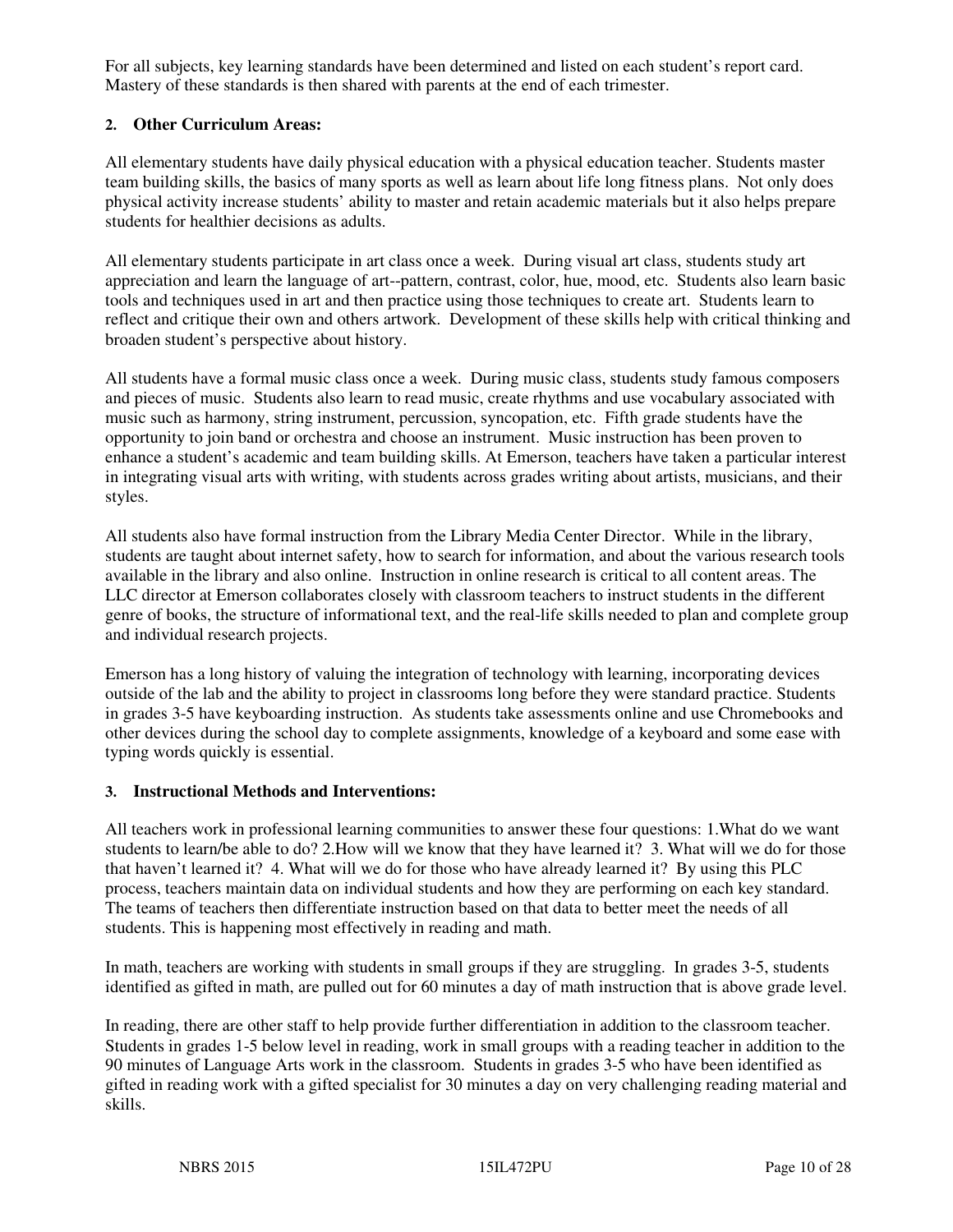Emerson believes in teamwork, and cooperative learning across the school. We have a leader in the building who empowers others in the building to lead. All of our goals are set and achieved in teams; we have teams who support each other. For example, the second grade teaching staff will work together as a PLC with the resource teacher, to plan a math unit which will be taught across the grade level, in flexible grouping, enabling students to work at their own level to meet success.

Students just learning English are provided help through targeted time with English as a Second Language Teachers. All English Learner students spend a large portion of their day in general education with their grade level peers.

Struggling students are progress monitored regularly to see if the intervention is working. Teams of teachers meet to review the data on these students. If necessary, more intensive interventions are attempted which sometimes results in individual problem solving meetings to determine the needs of a particular student that is not showing growth at an adequate rate.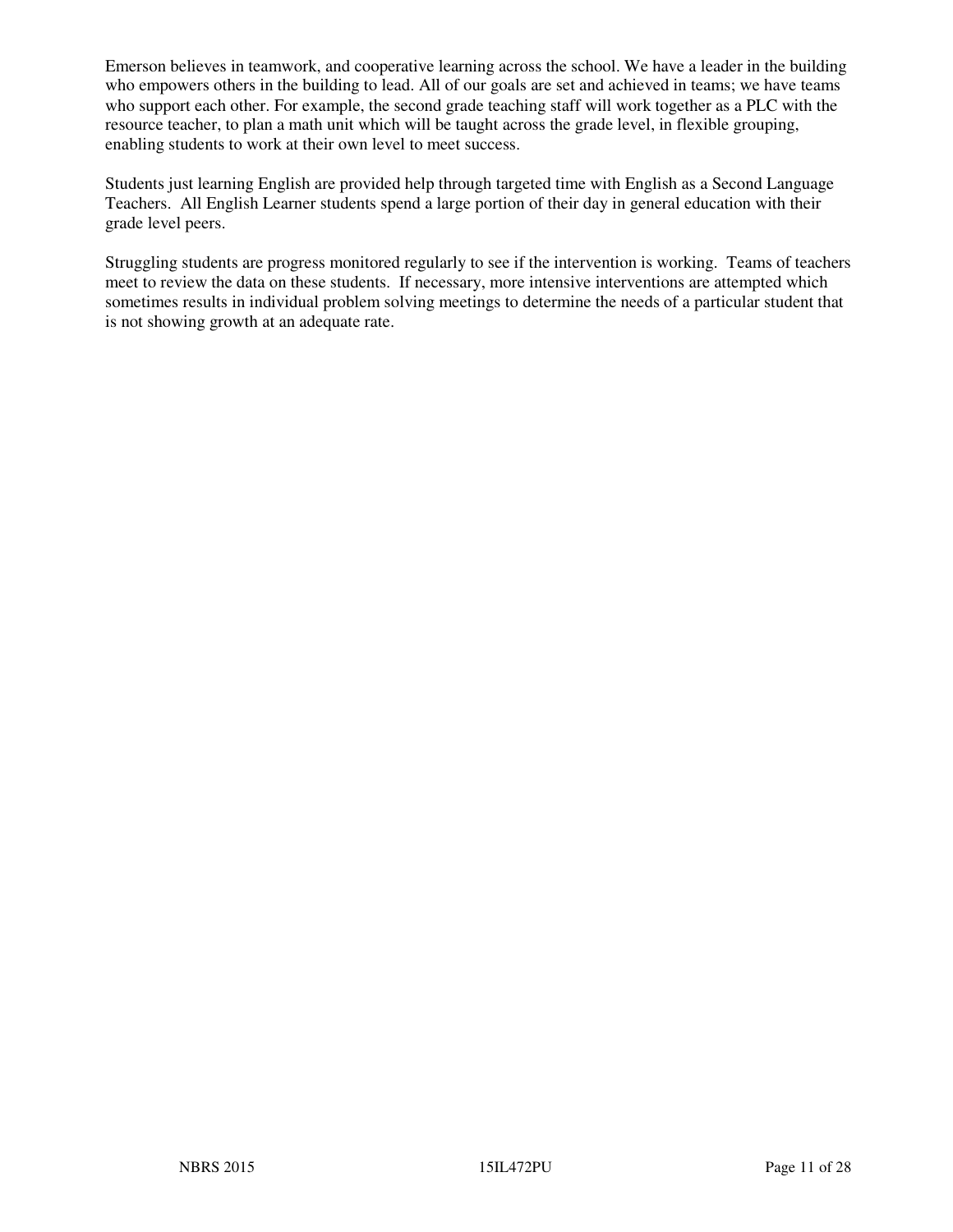#### **1. Assessment Results Narrative Summary:**

When trend data is analyzed by same-student cohorts, it is clear that Emerson has enjoyed growth not only in the percent of students meeting standards, but also in the percent exceeding. The increase in students exceeding standards can be attributed in part to the fact that staff strongly believe school improvement efforts should involve maximizing the potential of all students rather than merely helping students to meet standards. While a significant dip was seen at the state level when ISAT cut scores were raised in 2013 and test content changed in 2014, Emerson had been basing its efforts on a higher cut score for several years, which better prepared students to meet rigorous new expectations. In reading, teachers have used an instructional framework as the system to deliver differentiated instruction. In terms of skills, they have emphasized the structure, main ideas, and details, along with the compare/contrast, and cause/effect relationships found in complex informational text. Math talk, vocabulary walls, and the incorporation of instructional technology are among the strategies used to deliver math instruction. Teachers emphasize multiple representations of numbers, complex expressions and equations, and real-life applications of concepts. However, achievement gaps persist for three subgroups: low-income, Limited English, and Special Education.

Emerson staff and parents maintain high expectations for students meeting and exceeding state standards. When a student meets expectations, staff strategically plans for ways to help the student exceed standards next time. There is always room for growth; there are always ways to inspire students to achieve at high levels.

Composite scores on the Illinois State Achievement Test show that consistently Emerson students perform higher than state and district averages. For example, on the 2011 state assessment Emerson students performed 16% higher than the state average in combined scores of reading and math. Even as the cut scores were raised in 2013, Emerson continued to perform 8.6% above the district average. Emerson math scores are often the highest in the district. In fact, it is not unusual for 100% of a grade level to meet or exceed standards on a given year.

Emerson staff carefully monitors trend data and demographic shifts to identify opportunities for improvement. For example, when our low-income population and mobility increased, we identified a need for better intake screening of new students so that appropriate supports could be provided as soon as they began their time at Emerson. With the increase in students with Limited English Proficiency, teachers have identified a need to teach more explicitly and focus more on vocabulary and student engagement.

#### **2. Assessment for Instruction and Learning and Sharing Assessment Results:**

Emerson staff uses a variety of data as the basis for discussion about instruction and school improvement. Results of ISAT (state assessment) are analyzed not only by scale score and subgroup, but also by subscores, such as vocabulary, informational text, or algebraic concepts. Scores from ACCESS for ELs, a multi-state tests for English Learners, are analyzed not only by language domain (e.g., speaking, reading), but also by customized District 200 growth scores. District Assessment data is analyzed for growth and performance by standard at the school, classroom, and subgroup level. AimsWeb RCBM is analyzed in conjunction with reading comprehension scores to identify correlations between reading rate and decoding to comprehension. Emerson has also established a very strong culture of using data generated by formative assessments developed by grade-level PLCs.

A typical process for sharing new data with staff often involves the principal meeting with the SIP team to deeply analyze the data. The team then decides which data are most critical for all staff to understand, when that data should be shared, and how to share it with staff. Presentations are typically shared by multiple team members, including both principal and teachers. The team will often invite a member of central office staff to collaborate with them on sharing data or implementing the action plan which results from their analysis.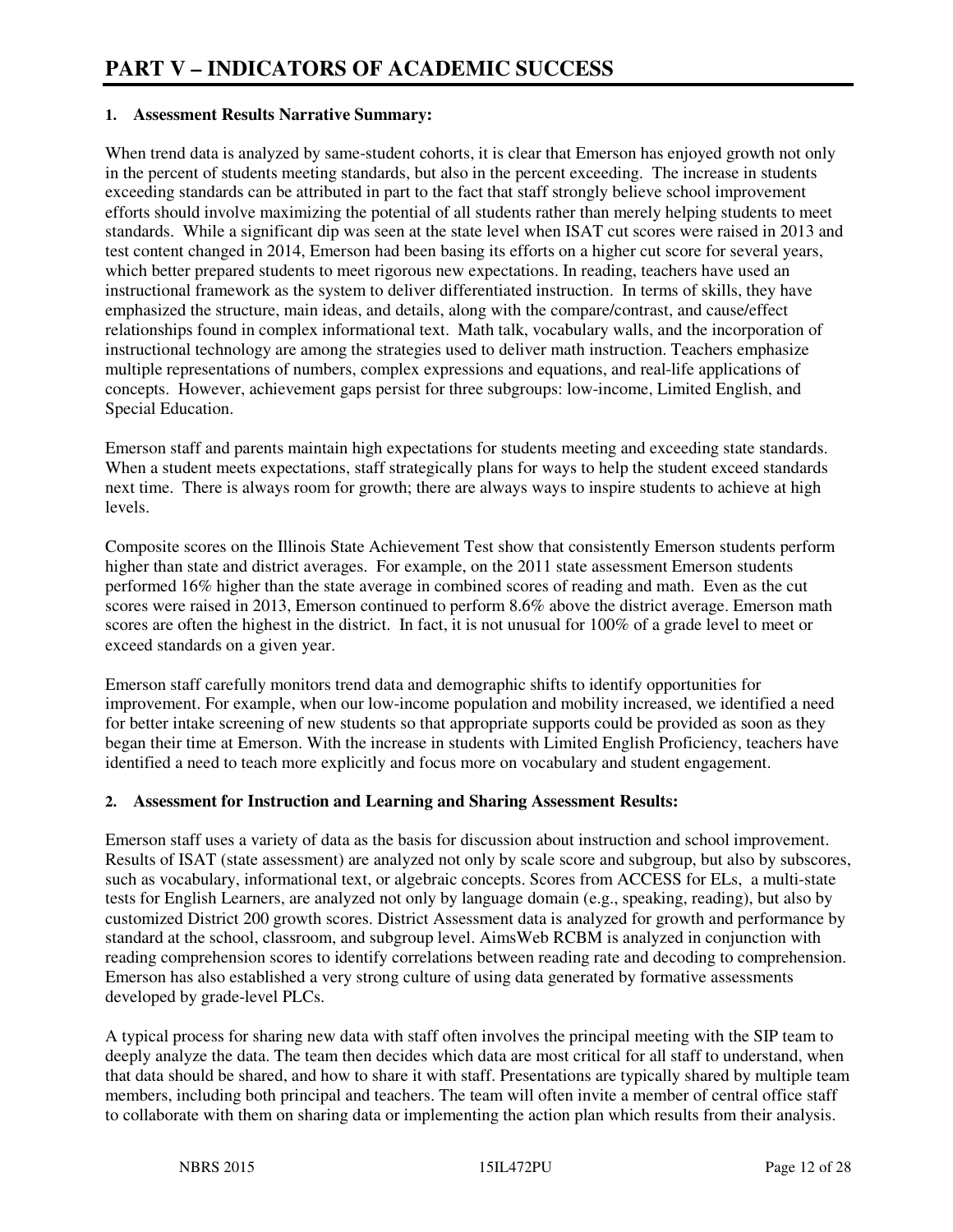The principal also shares data with the PTA so that parents are able to understand both how they can contribute to school initiatives and how they can best help their children at home. Emerson also believes in sharing data with students to help them become life-long goal-setters and learners. For example, as a part of the aforementioned writing initiative, teachers conducted conferences with students using their scores on a writing rubric. Students were then able to use the feedback and a blank copy of the rubric to evaluate their own writing during the creation of their next essay.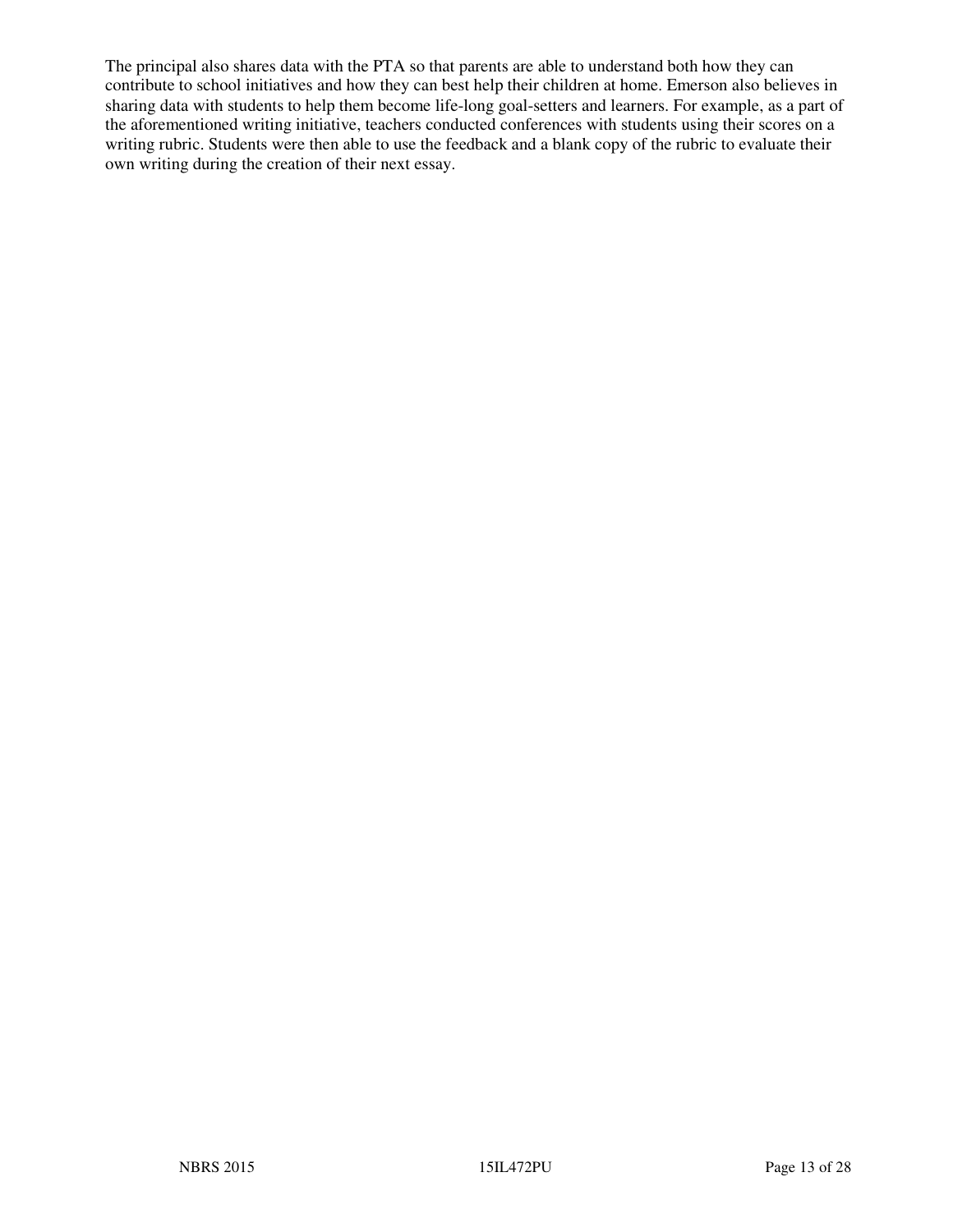### **1. School Climate/Culture**

Emerson staff is highly dedicated to continual learning. They are able to create classrooms where all students feel significant and valued. There is a focus on instilling leadership skills as well as selfmonitoring skills for academic, social and emotional growth within each classroom. By generating an excitement and love for learning, as well as cultivating young leaders, staff encourages all students to take ownership of their learning and challenges them to strive for academic success each year.

Teachers at Emerson are also able to motivate students by developing meaningful relationships with each child in their classroom. By doing this, teachers are able to learn what students are most interested in and are able to incorporate these interests into the lessons they create. This in return motivates and engages all students and helps each child gain a deeper understanding of the concepts and materials being taught. Through developing positive relationships with each child, teachers are able to gain the trust and respect of not only their students but their families. Not only does the staff strive to have every child college and career ready, but they believe in guiding children to become active, engaged, thoughtful, problem solving community members. The reputation of Emerson is that it is a "hidden treasure" where everyone is connected to part of a special family.

The Emerson staff takes student learning very seriously but approaches learning in a light-hearted way. Laughter is very important to the staff and is woven into the fabric of the school. For example, the School committees are named after soap operas. The School Improvement Committee (All My Children) is comprised of classroom teachers, specialists, special education teachers and administrators. Each of the members on the committee are also on other committees in the school which are: Math (90210), English-Language Arts (Days of Our Literacy, ,Technology (Search for Technology), Behavior (Young and the Restless), Wellness (General Hospital), and School Climate (Bold and the Beautiful).

Creating a school climate that aligns with the Social and Emotional standards has been a priority. Committees collect and analyze school data that includes teacher and parent surveys. Teachers work together to support initiatives, like the all school positive reinforcement system entitled S.O.A.R. (S-Safety all the time, O-On Task, On Time, A-Accept Responsibility, and R- Respect for ourselves and others) created by the behavior committee. Every single teacher was supportive of the mission, incorporated different posters and encouragement to have the entire school wanting to SOAR. That is a key difference that makes the school so successful.

Staff recognize the importance of providing structure and positive feedback to students. Because the incidence of misbehavior is low, student achievement is the main focus. Students are ready to learn and are held to high expectations. Assessments are used as valuable tools for identifying student strengths and goals. Pre-tests, common formative assessments and summative assessments are all used to ensure student mastery of standards. Emerson faculty believes that all students can and should achieve at high levels.

#### **2. Engaging Families and Community**

Parent and community involvement is crucial to the academic and emotional growth of students. Parents are encouraged to be an integral part of their child's education. Teachers send newsletters, create interactive websites, make phone calls and send email as part of a regular routine in communication. There are extra classroom events that also bring parents into the building.

All grade levels have parent or community volunteers to assist in building reading fluency, deepening reading comprehension and increasing math fluency. Parents are invited to take part in special events, like the "Cultures Collide" project in 5th grade or the "Famous Americans" presentations in 3rd grade. Parents are invited to sing-alongs, classroom plays, school musical programs, bowling and dance units in physical education, and to teach about famous artists. Parents also started "Project Elf." Through the program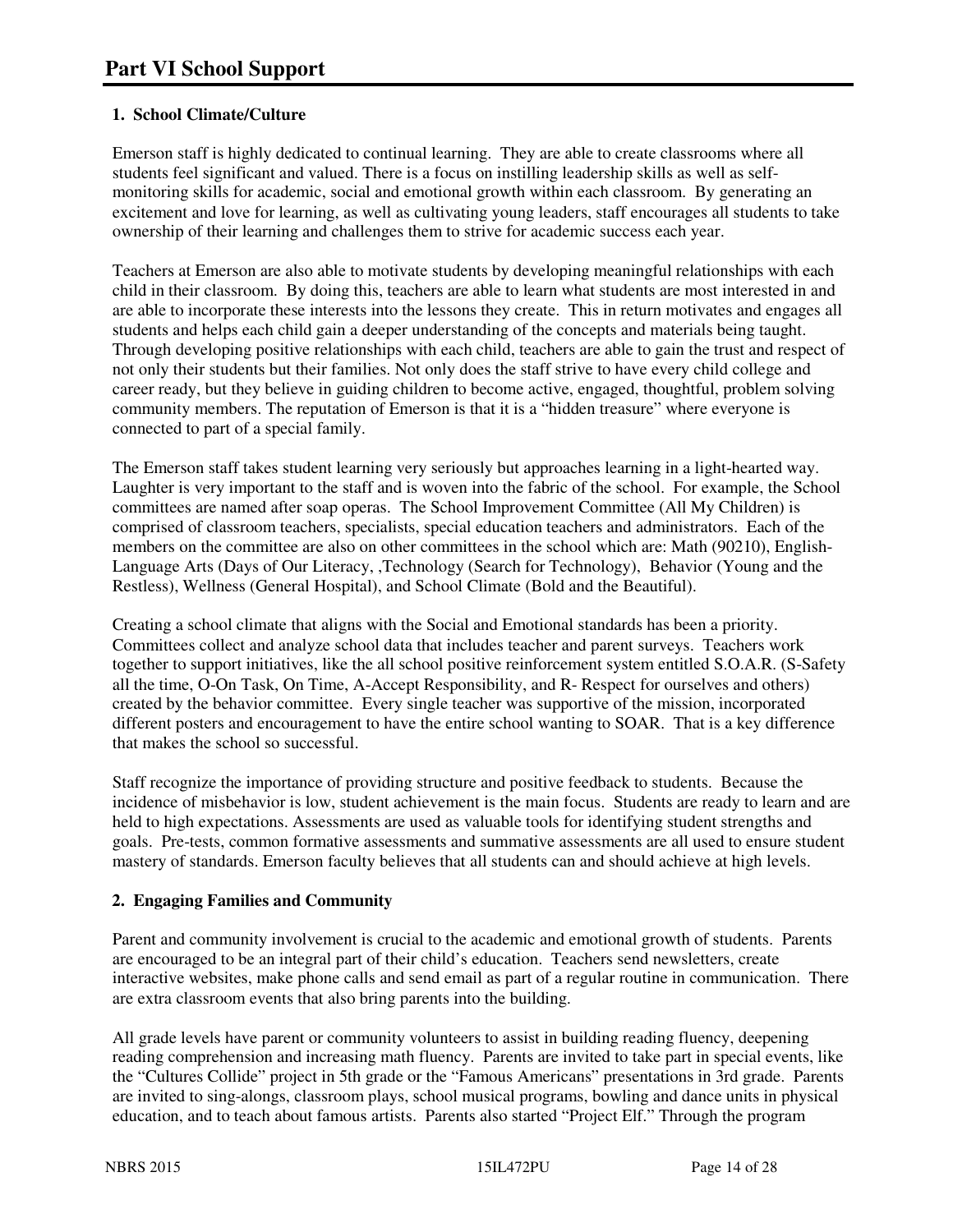Emerson families who need assistance during the holiday season were identified. Over 70 children received gifts off their lists to Santa from Emerson staff members and community volunteers.

Community involvement continues to grow. Recently Emerson was awarded a new native tree by the DuPage County Forest Preserve in honor of Arbor Day. The founder of SCARCE, the mayor, members of the Board of Education, community members and the Superintendent were all in attendance to hear students present on the importance of caring for the environment. DuPage County Health Department collaborates with Emerson staff by collaborating with several families in crisis. They provide resources for Emerson parents needing assistance with housing, mental health services, jobs or legal counsel. Case workers consult with members of Emerson's special education team to meet the needs of families. For over ten years the same community member has taught all classes at Emerson through the Junior Achievement program. This year he was recognized for his work, and Emerson students were asked to present at a formal dinner for the Junior Achievement instructors for the region.

Businesses in downtown Wheaton contribute to the Family Bowling Night. These are the same businesses that classes visit when studying about the community. Local owners teach students about money, wants and needs, and goods and services. Classes walk twice a year to the local retirement home to sing, play board games and deliver handmade cards. The students have participated in year long collections for the People's Resource Center and the new Ronald McDonald House. All students made cards or wrote letters to veterans at the Midwest Shelter for Homeless Veterans. Wheaton College and the College of DuPage send their students to Emerson to learn about teaching. On average there are four college students in the building throughout the year. The principal presented to Wheaton College students about gifted education and served as a panel member for their senior seminar.

#### **3. Professional Development**

There are many components to the school's professional development. One component is the work with Professional Learning Communities. Each teacher works on a team to identify best practices and share resources. Time is dedicated to this each week. 90% percent of elementary staff report that working in PLCs has increased student learning.

Emerson staff is committed to continual learning. 90% of the teachers have Master's degrees in education. Of the two classroom teachers who do not, they are currently taking additional coursework.

Efforts are made to differentiate professional development activities for staff. A recent example of this was from the September Institute Day. Staff participated in an online class site created by the district. Teams completed self- assessments of their skills and then chose from various levels of activities to help them improve their writing instruction. The reviews of this were very positive and the site remains active now for teachers to go back and either review materials or work with activities they have not yet done. The district has also created a Google Site of short two minute video tutorials that staff can use at their leisure to provide staff professional development on demand.

Emerson demographics continue to change. The staff is visionary and forward thinking. They collaborated with a school with a more diverse population to glean strategies for addressing the unique challenges to a more mobile and diverse group of students. They invited an expert from the Illinois Resource Center to present resources and instructional models for teaching students learning English. She provided materials aligned with SIP goals, such as how to present the math curriculum in a more systematic and visual way while focusing on the content vocabulary.

Efforts are also made to develop leadership within the district by having teachers share with other teachers on Institute Day. During August professional development days, staff present topics and others attend based on their interest.

Page 15 of 28 When planning for staff development, a needs assessment is administered in conjunction with most current data. This takes place at the start of each school year, and resources, workshops and tools are all developed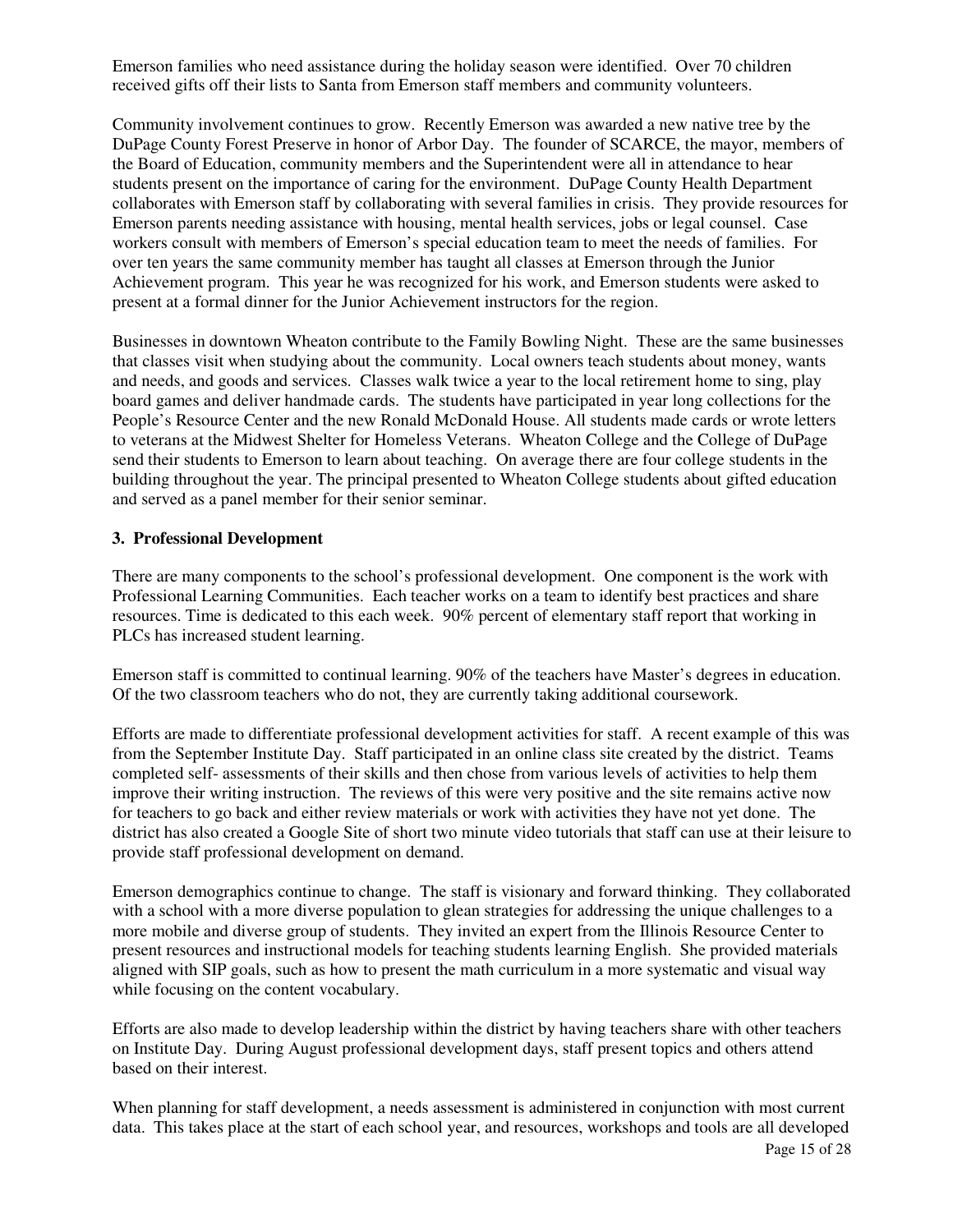for the year. The literacy committee plans for Lunch and Literacy trainings based upon local and state assessment data. They find current research articles on best practice and invite the staff to read the information and then come together to discuss.

The data and needs assessment guides the professional development for weekly staff meetings and inservice and institute days. District leadership, principal, leadership team members, and certified staff all take turns in presenting and assisting in the development of training and resources. The principal, reading specialist and reading teacher attend PLC meetings and model literacy instruction in the classroom.

#### **4. School Leadership**

Emerson's principal began her teaching career in 1991. She taught every grade level from kindergarten through fifth. She was a multi-age teacher, a gifted specialist and for four years, a curriculum leader. In 2008 she became principal of Emerson Elementary School and Director of English Language Learners for District 200. She has spent her career in District 200 but at several different schools. Her experience as a teacher and specialist gives her a deep understanding of student developmental stages and curriculum.

Professional development is a strength for the principal. She is frequently asked to design or present training at the district level. The principal also does exemplary professional development work at Emerson. She is able to combine student achievement data and feedback from staff to plan cohesive, ongoing professional development. She is also an expert at facilitating a high level of teacher ownership in school improvement efforts. Emerson's School Improvement Team includes representatives from each grade level and specialty area. Representatives are then responsible for working with their PLCs to implement SIP action plans. It is readily apparent to district staff who present at Emerson that the staff has a high level of pride and ownership in its school improvement efforts.

One recent example is the implementation of project-based learning for the content areas. For both of these initiatives, not only did she provide training and opportunities for discussion, but she also used creative scheduling to allow time for teacher collaboration. During the teacher collaboration times, The principal taught classes so that the teachers were free to meet. Not only did this provide valuable collaboration time, but the fact that she was teaching lessons related to project-based learning gave She the opportunity to see first-hand any growth or ongoing challenges.

Another example of the principal's exemplary instructional leadership is the implementation of Common Core Writing. Using the district created Grade Level Expectations for Writing, the principal collaborated with the school teacher leaders and district leaders from central office to develop a plan for a school-wide approach to writing. Data showed that overall students moved one grade level within the first trimester. In fact, Emerson teachers created growth charts on their own initiative in order to celebrate student growth.

The principal also believes in empowering teacher leaders. Ownership of all students and all initiative by all staff is readily apparent in every aspect of Emerson's work.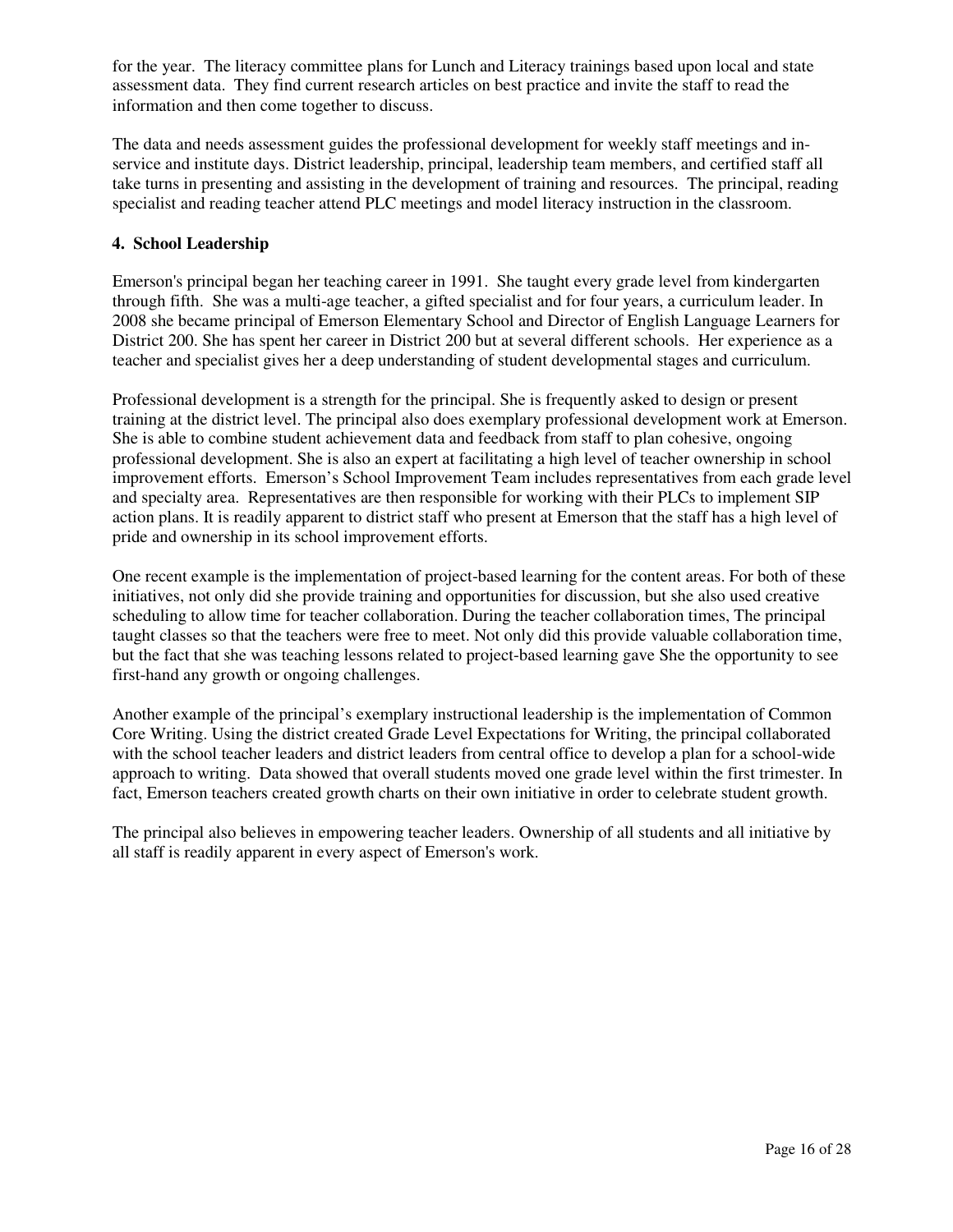| <b>Subject:</b> Math                | <b>Test: ISAT (Illinois Standard Achievement)</b> |
|-------------------------------------|---------------------------------------------------|
|                                     | Test)                                             |
| <b>All Students Tested/Grade: 3</b> | <b>Edition/Publication Year: N/A</b>              |
| <b>Publisher: Pearson</b>           |                                                   |

| School Year                              | 2012-2013       | 2011-2012      | 2010-2011      | 2009-2010 | 2008-2009       |
|------------------------------------------|-----------------|----------------|----------------|-----------|-----------------|
| Testing month                            | Mar             | Mar            | Mar            | Mar       | Mar             |
| <b>SCHOOL SCORES*</b>                    |                 |                |                |           |                 |
| Meets Standard and above                 | 82              | 96             | 100            | 96        | 98              |
| <b>Exceeds Standard</b>                  | 36              | 67             | 69             | 66        | 79              |
| Number of students tested                | $\overline{67}$ | 74             | 45             | 53        | $\overline{52}$ |
| Percent of total students tested         | 100             | 100            | 99             | 99        | 99              |
| Number of students tested with           |                 |                |                |           |                 |
| alternative assessment                   |                 |                |                |           |                 |
| % of students tested with                | $\mathbf{1}$    |                | $\overline{2}$ | 8         |                 |
| alternative assessment                   |                 |                |                |           |                 |
| <b>SUBGROUP SCORES</b>                   |                 |                |                |           |                 |
| 1. Free and Reduced-Price                |                 |                |                |           |                 |
| Meals/Socio-Economic/                    |                 |                |                |           |                 |
| <b>Disadvantaged Students</b>            |                 |                |                |           |                 |
| Meets Standard and above                 | 63              | 93             |                | 88        | 93              |
| <b>Exceeds Standard</b>                  | 25              | 57             |                | 56        | 71              |
| Number of students tested                | 16              | 14             | $\overline{7}$ | 16        | 14              |
| 2. Students receiving Special            |                 |                |                |           |                 |
| <b>Education</b>                         |                 |                |                |           |                 |
| Meets Standard and above                 |                 | 100            |                | 93        |                 |
| <b>Exceeds Standard</b>                  |                 | 45             |                | 57        |                 |
| Number of students tested                | 8               | 11             | 8              | 14        | 7               |
| 3. English Language Learner              |                 |                |                |           |                 |
| <b>Students</b>                          |                 |                |                |           |                 |
| Meets Standard and above                 |                 |                |                |           |                 |
| <b>Exceeds Standard</b>                  |                 |                |                |           |                 |
| Number of students tested                | 8               | $\overline{4}$ | $\overline{4}$ | 3         | 1               |
| 4. Hispanic or Latino<br><b>Students</b> |                 |                |                |           |                 |
| Meets Standard and above                 | 50              |                |                |           |                 |
| <b>Exceeds Standard</b>                  | 20              |                |                |           |                 |
| Number of students tested                | 10              | 7              | $\overline{4}$ | 1         | 5               |
| 5. African-American                      |                 |                |                |           |                 |
| <b>Students</b>                          |                 |                |                |           |                 |
| Meets Standard and above                 |                 |                |                |           |                 |
| <b>Exceeds Standard</b>                  |                 |                |                |           |                 |
| Number of students tested                | $\overline{4}$  | 7              | $\overline{2}$ | 5         | $\overline{2}$  |
| <b>6. Asian Students</b>                 |                 |                |                |           |                 |
| Meets Standard and above                 |                 |                |                |           |                 |
| <b>Exceeds Standard</b>                  |                 |                |                |           |                 |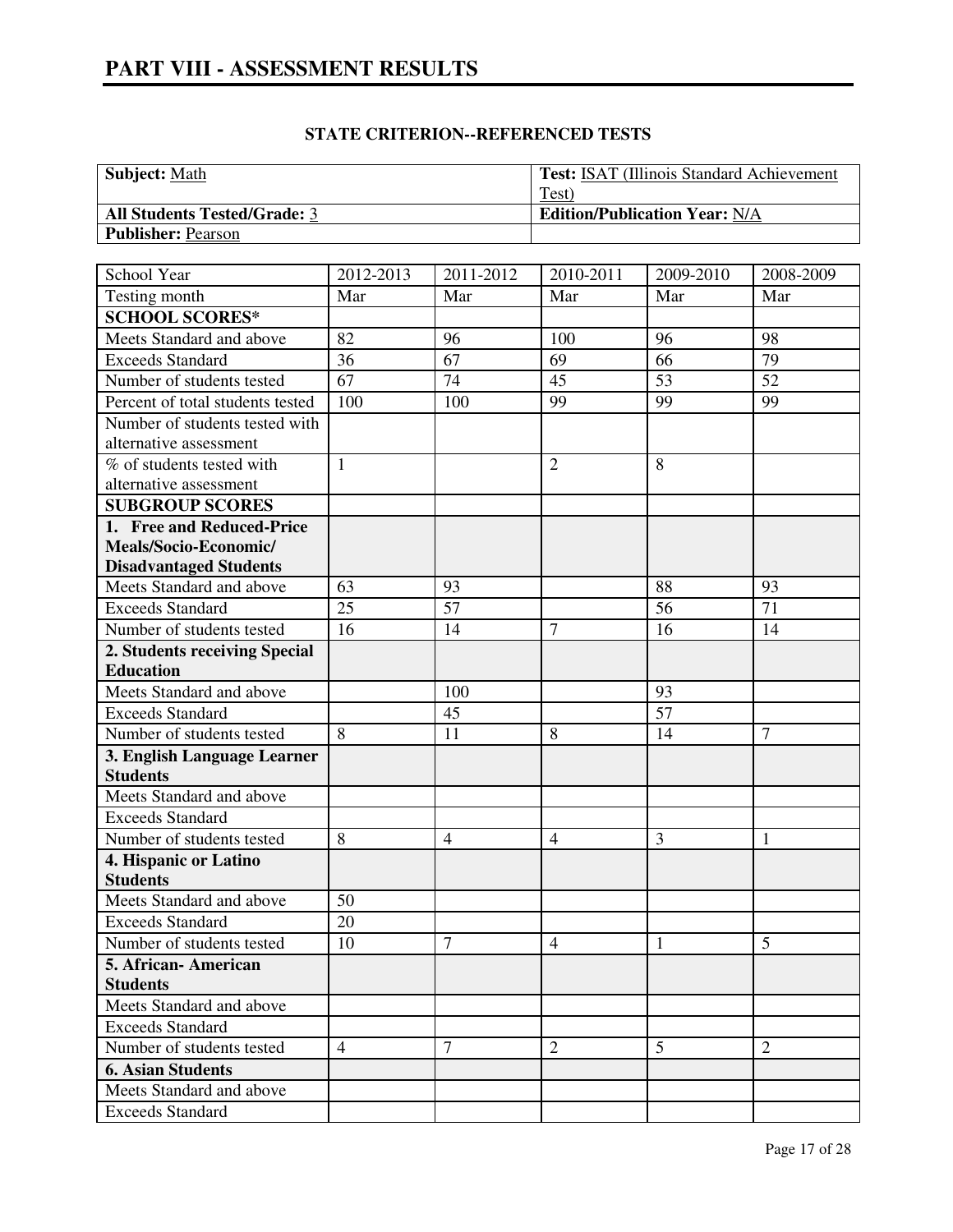| School Year                      | 2012-2013      | 2011-2012 | 2010-2011      | 2009-2010      | 2008-2009      |
|----------------------------------|----------------|-----------|----------------|----------------|----------------|
| Number of students tested        | $\overline{4}$ |           |                | $\overline{4}$ |                |
| 7. American Indian or            |                |           |                |                |                |
| <b>Alaska Native Students</b>    |                |           |                |                |                |
| Meets Standard and above         |                |           |                |                |                |
| <b>Exceeds Standard</b>          |                |           |                |                |                |
| Number of students tested        |                |           |                |                |                |
| 8. Native Hawaiian or other      |                |           |                |                |                |
| <b>Pacific Islander Students</b> |                |           |                |                |                |
| Meets Standard and above         |                |           |                |                |                |
| <b>Exceeds Standard</b>          |                |           |                |                |                |
| Number of students tested        |                |           |                |                |                |
| 9. White Students                |                |           |                |                |                |
| Meets Standard and above         | 91             | 100       | 100            | 100            | 100            |
| <b>Exceeds Standard</b>          | 43             | 68        | 70             | 69             | 84             |
| Number of students tested        | 47             | 57        | 37             | 42             | 43             |
| 10. Two or More Races            |                |           |                |                |                |
| identified Students              |                |           |                |                |                |
| Meets Standard and above         |                |           |                |                |                |
| <b>Exceeds Standard</b>          |                |           |                |                |                |
| Number of students tested        |                | 3         | $\overline{2}$ | 1              | $\overline{2}$ |
| 11. Other 1: Other 1             |                |           |                |                |                |
| Meets Standard and above         |                |           |                |                |                |
| <b>Exceeds Standard</b>          |                |           |                |                |                |
| Number of students tested        |                |           |                |                |                |
| 12. Other 2: Other 2             |                |           |                |                |                |
| Meets Standard and above         |                |           |                |                |                |
| <b>Exceeds Standard</b>          |                |           |                |                |                |
| Number of students tested        |                |           |                |                |                |
| 13. Other 3: Other 3             |                |           |                |                |                |
| Meets Standard and above         |                |           |                |                |                |
| <b>Exceeds Standard</b>          |                |           |                |                |                |
| Number of students tested        |                |           |                |                |                |

**NOTES:** 2013-2014 School Scores - 100% total students tested 72% Proficient plus Advanced, 12% Advanced, 50 students tested Subgroup Scores: Free/Reduced - 50% Proficient plus Advanced, 17% Advanced, 12 students tested Spec Ed - 75% Proficient plus Advanced, 8% Advanced, 12 students tested English Lang Learner - 5 students tested Hispanic - 7 students tested African-American - 3 students tested Asian - 2 students tested White - 79% Proficient plus Advanced, 16% Advanced, 38 students tested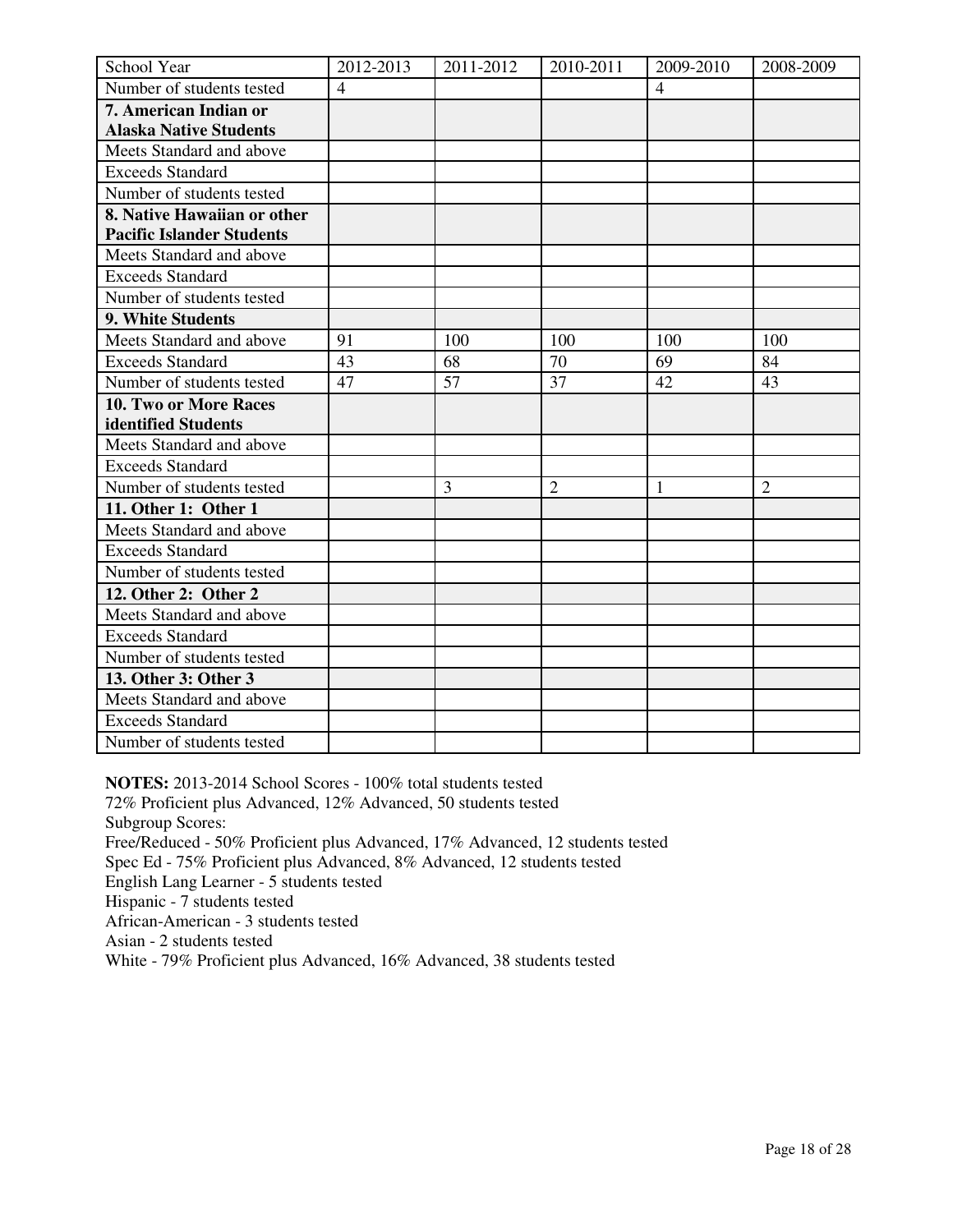| <b>Subject: Math</b>                | <b>Test: ISAT (Illinois Standard Achievement)</b> |
|-------------------------------------|---------------------------------------------------|
|                                     | Test)                                             |
| <b>All Students Tested/Grade: 4</b> | <b>Edition/Publication Year: N/A</b>              |
| <b>Publisher: Pearson</b>           |                                                   |

| School Year                                    | 2012-2013 | 2011-2012      | 2010-2011      | 2009-2010      | 2008-2009      |
|------------------------------------------------|-----------|----------------|----------------|----------------|----------------|
| Testing month                                  | Mar       | Mar            | Mar            | Mar            | Mar            |
| <b>SCHOOL SCORES*</b>                          |           |                |                |                |                |
| Meets Standard and above                       | 85        | 100            | 96             | 100            | 98             |
| <b>Exceeds Standard</b>                        | 31        | 67             | 46             | 69             | 64             |
| Number of students tested                      | 78        | 49             | 54             | 54             | 42             |
| Percent of total students tested               | 100       | 100            | 99             | 99             | 99             |
| Number of students tested with                 |           |                |                |                |                |
| alternative assessment                         |           |                |                |                |                |
| % of students tested with                      |           | $\overline{2}$ | 6              |                | 5              |
| alternative assessment                         |           |                |                |                |                |
| <b>SUBGROUP SCORES</b>                         |           |                |                |                |                |
| 1. Free and Reduced-Price                      |           |                |                |                |                |
| Meals/Socio-Economic/                          |           |                |                |                |                |
| <b>Disadvantaged Students</b>                  |           |                |                |                |                |
| Meets Standard and above                       | 67        | 100            | 93             | 100            |                |
| <b>Exceeds Standard</b>                        | 33        | 58             | 27             | 50             |                |
| Number of students tested                      | 15        | 12             | 15             | 12             | 9              |
| 2. Students receiving Special                  |           |                |                |                |                |
| <b>Education</b>                               | 64        |                |                |                |                |
| Meets Standard and above                       |           |                | 91             |                |                |
| <b>Exceeds Standard</b>                        | 18        |                | 18             |                |                |
| Number of students tested                      | 11        | 6              | 11             | $\overline{7}$ | $\overline{7}$ |
| 3. English Language Learner<br><b>Students</b> |           |                |                |                |                |
| Meets Standard and above                       |           |                |                |                |                |
| <b>Exceeds Standard</b>                        |           |                |                |                |                |
| Number of students tested                      |           | 3              | $\overline{2}$ | 1              | 3              |
| 4. Hispanic or Latino                          |           |                |                |                |                |
| <b>Students</b>                                |           |                |                |                |                |
| Meets Standard and above                       |           |                |                |                |                |
| <b>Exceeds Standard</b>                        |           |                |                |                |                |
| Number of students tested                      | 9         | $\overline{4}$ | $\overline{2}$ | $\overline{4}$ | 3              |
| 5. African- American                           |           |                |                |                |                |
| <b>Students</b>                                |           |                |                |                |                |
| Meets Standard and above                       |           |                |                |                |                |
| <b>Exceeds Standard</b>                        |           |                |                |                |                |
| Number of students tested                      | 5         | 3              | 6              | $\overline{4}$ | $\overline{4}$ |
| <b>6. Asian Students</b>                       |           |                |                |                |                |
| Meets Standard and above                       |           |                |                |                |                |
| <b>Exceeds Standard</b>                        |           |                |                |                |                |
| Number of students tested                      |           | 1              | $\overline{4}$ |                | 3              |
| 7. American Indian or                          |           |                |                |                |                |
| <b>Alaska Native Students</b>                  |           |                |                |                |                |
| Meets Standard and above                       |           |                |                |                |                |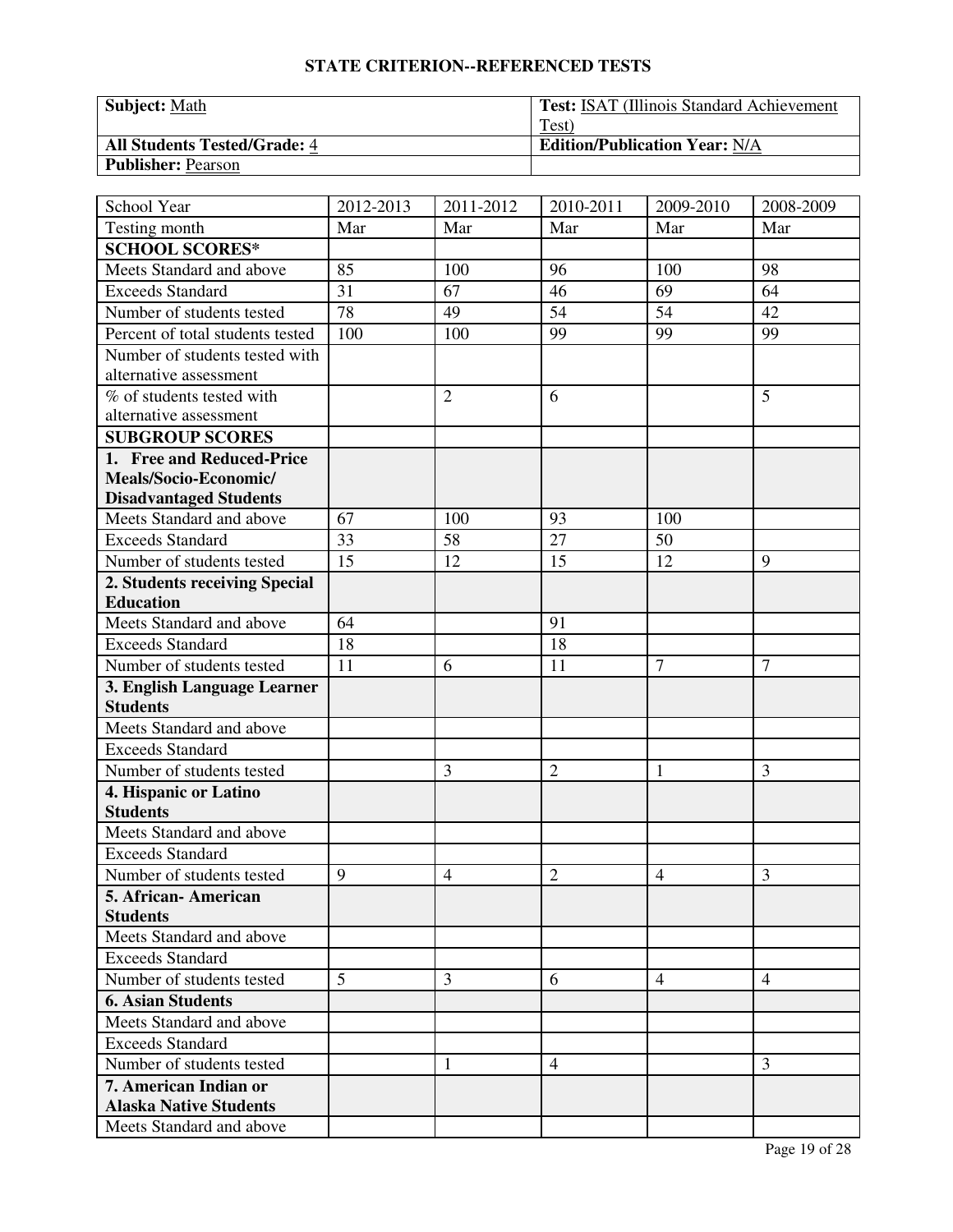| School Year                      | 2012-2013 | 2011-2012      | 2010-2011 | 2009-2010      | 2008-2009 |
|----------------------------------|-----------|----------------|-----------|----------------|-----------|
| <b>Exceeds Standard</b>          |           |                |           |                |           |
| Number of students tested        |           |                |           |                |           |
| 8. Native Hawaiian or other      |           |                |           |                |           |
| <b>Pacific Islander Students</b> |           |                |           |                |           |
| Meets Standard and above         |           |                |           |                |           |
| <b>Exceeds Standard</b>          |           |                |           |                |           |
| Number of students tested        |           |                |           |                |           |
| 9. White Students                |           |                |           |                |           |
| Meets Standard and above         | 92        | 100            | 100       | 100            | 100       |
| <b>Exceeds Standard</b>          | 32        | 64             | 46        | 75             | 71        |
| Number of students tested        | 59        | 39             | 41        | 44             | 31        |
| <b>10. Two or More Races</b>     |           |                |           |                |           |
| <b>identified Students</b>       |           |                |           |                |           |
| Meets Standard and above         |           |                |           |                |           |
| <b>Exceeds Standard</b>          |           |                |           |                |           |
| Number of students tested        | 5         | $\overline{2}$ | 1         | $\overline{2}$ | 1         |
| 11. Other 1: Other 1             |           |                |           |                |           |
| Meets Standard and above         |           |                |           |                |           |
| <b>Exceeds Standard</b>          |           |                |           |                |           |
| Number of students tested        |           |                |           |                |           |
| 12. Other 2: Other 2             |           |                |           |                |           |
| Meets Standard and above         |           |                |           |                |           |
| <b>Exceeds Standard</b>          |           |                |           |                |           |
| Number of students tested        |           |                |           |                |           |
| 13. Other 3: Other 3             |           |                |           |                |           |
| Meets Standard and above         |           |                |           |                |           |
| <b>Exceeds Standard</b>          |           |                |           |                |           |
| Number of students tested        |           |                |           |                |           |

**NOTES:** 2013-2014 School Scores - 100% total students tested

92% Proficient plus Advanced, 35% Advanced, 62 students tested

Subgroup Scores:

Free/Reduced - 76% Proficient plus Advanced, 18% Advanced, 17 students tested

Spec Ed - 9 students tested

English Lang Learner - 2 students tested

Hispanic - 90% Proficient plus Advanced, 20% Advanced, 10 students tested

African-American - 4 students tested

Asian - 3 students tested

White - 100% Proficient plus Advanced, 41% Advanced, 44 students tested

Multi-Racial - 1 student tested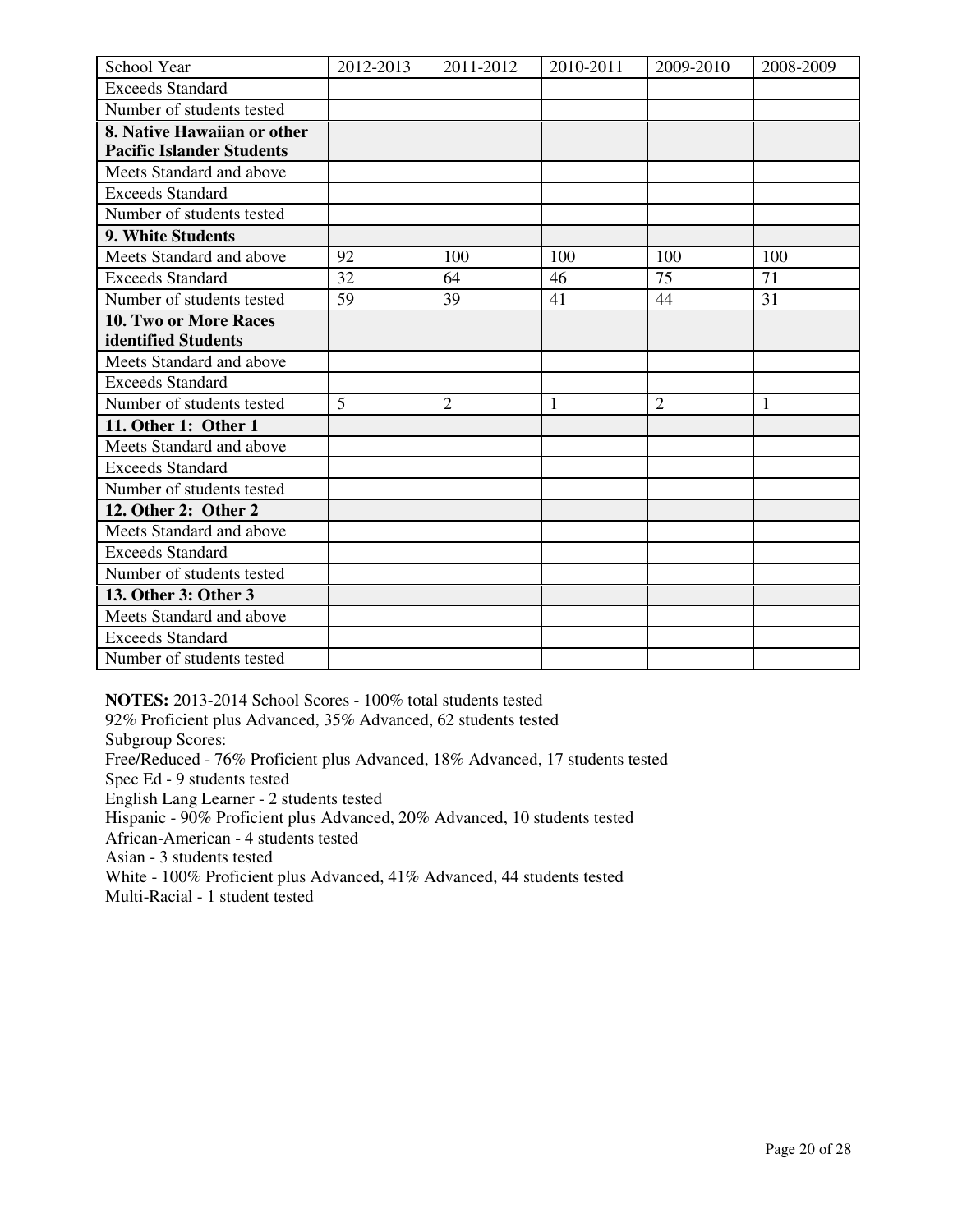| <b>Subject: Math</b>                | <b>Test: ISAT (Illinois Standard Achievement)</b> |
|-------------------------------------|---------------------------------------------------|
|                                     | Test)                                             |
| <b>All Students Tested/Grade: 5</b> | <b>Edition/Publication Year: N/A</b>              |
| <b>Publisher: Pearson</b>           |                                                   |

| School Year                              | 2012-2013      | 2011-2012      | 2010-2011      | 2009-2010      | 2008-2009      |
|------------------------------------------|----------------|----------------|----------------|----------------|----------------|
| Testing month                            | Mar            | Mar            | Mar            | Mar            | Mar            |
| <b>SCHOOL SCORES*</b>                    |                |                |                |                |                |
| Meets Standard and above                 | 86             | 89             | 98             | 97             | 97             |
| <b>Exceeds Standard</b>                  | 33             | 30             | 49             | 56             | 53             |
| Number of students tested                | 43             | 53             | 55             | 38             | 60             |
| Percent of total students tested         | 100            | 100            | 99             | 99             | 99             |
| Number of students tested with           |                |                |                |                |                |
| alternative assessment                   |                |                |                |                |                |
| % of students tested with                | $\overline{2}$ | $\overline{4}$ |                | 3              | $\overline{2}$ |
| alternative assessment                   |                |                |                |                |                |
| <b>SUBGROUP SCORES</b>                   |                |                |                |                |                |
| 1. Free and Reduced-Price                |                |                |                |                |                |
| Meals/Socio-Economic/                    |                |                |                |                |                |
| <b>Disadvantaged Students</b>            |                |                |                |                |                |
| Meets Standard and above                 | 70             | 76             | 92             |                | 91             |
| <b>Exceeds Standard</b>                  | 30             | 29             | 31             |                | 27             |
| Number of students tested                | 10             | 17             | 13             | 7              | 11             |
| 2. Students receiving Special            |                |                |                |                |                |
| <b>Education</b>                         |                |                |                |                |                |
| Meets Standard and above                 |                | 82             |                |                |                |
| <b>Exceeds Standard</b>                  |                | $\mathbf{1}$   |                |                |                |
| Number of students tested                | 6              | 11             | 6              | $\overline{7}$ | 7              |
| 3. English Language Learner              |                |                |                |                |                |
| <b>Students</b>                          |                |                |                |                |                |
| Meets Standard and above                 |                |                |                |                |                |
| <b>Exceeds Standard</b>                  |                |                |                |                |                |
| Number of students tested                | $\mathbf{1}$   | 5              | $\mathbf{1}$   | $\overline{2}$ | $\mathbf{1}$   |
| 4. Hispanic or Latino<br><b>Students</b> |                |                |                |                |                |
| Meets Standard and above                 |                |                |                |                |                |
| <b>Exceeds Standard</b>                  |                |                |                |                |                |
| Number of students tested                | $\overline{4}$ | 3              | $\overline{4}$ | $\overline{2}$ | 5              |
| 5. African- American                     |                |                |                |                |                |
| <b>Students</b>                          |                |                |                |                |                |
| Meets Standard and above                 |                |                |                |                |                |
| <b>Exceeds Standard</b>                  |                |                |                |                |                |
| Number of students tested                | 3              | $\overline{4}$ | 3              | $\overline{2}$ | 4              |
| <b>6. Asian Students</b>                 |                |                |                |                |                |
| Meets Standard and above                 |                |                |                |                |                |
| <b>Exceeds Standard</b>                  |                |                |                |                |                |
| Number of students tested                | 1              | 5              |                | $\overline{2}$ | $\overline{2}$ |
| 7. American Indian or                    |                |                |                |                |                |
| <b>Alaska Native Students</b>            |                |                |                |                |                |
| Meets Standard and above                 |                |                |                |                |                |
|                                          |                |                |                |                |                |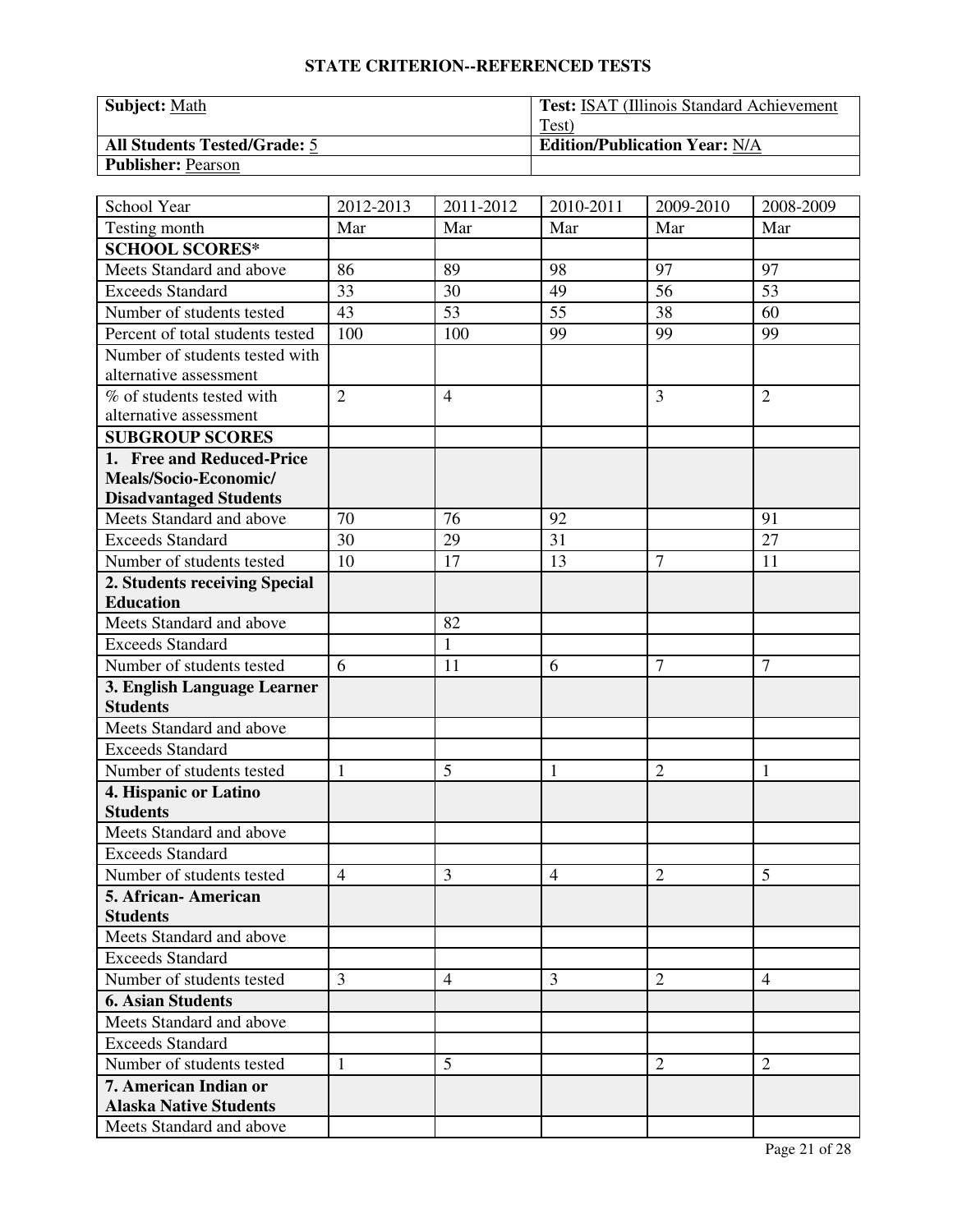| School Year                      | 2012-2013 | 2011-2012 | 2010-2011 | 2009-2010 | 2008-2009 |
|----------------------------------|-----------|-----------|-----------|-----------|-----------|
| <b>Exceeds Standard</b>          |           |           |           |           |           |
| Number of students tested        |           |           |           |           |           |
| 8. Native Hawaiian or other      |           |           |           |           |           |
| <b>Pacific Islander Students</b> |           |           |           |           |           |
| Meets Standard and above         |           |           |           |           |           |
| <b>Exceeds Standard</b>          |           |           |           |           |           |
| Number of students tested        |           |           |           |           |           |
| 9. White Students                |           |           |           |           |           |
| Meets Standard and above         | 89        | 95        | 100       | 97        | 98        |
| <b>Exceeds Standard</b>          | 37        | 30        | 51        | 58        | 59        |
| Number of students tested        | 35        | 40        | 45        | 31        | 49        |
| 10. Two or More Races            |           |           |           |           |           |
| identified Students              |           |           |           |           |           |
| Meets Standard and above         |           |           |           |           |           |
| <b>Exceeds Standard</b>          |           |           |           |           |           |
| Number of students tested        |           | 1         | 3         | 1         |           |
| 11. Other 1: Other 1             |           |           |           |           |           |
| Meets Standard and above         |           |           |           |           |           |
| <b>Exceeds Standard</b>          |           |           |           |           |           |
| Number of students tested        |           |           |           |           |           |
| 12. Other 2: Other 2             |           |           |           |           |           |
| Meets Standard and above         |           |           |           |           |           |
| <b>Exceeds Standard</b>          |           |           |           |           |           |
| Number of students tested        |           |           |           |           |           |
| 13. Other 3: Other 3             |           |           |           |           |           |
| Meets Standard and above         |           |           |           |           |           |
| <b>Exceeds Standard</b>          |           |           |           |           |           |
| Number of students tested        |           |           |           |           |           |

**NOTES:** 2013-2014 School Scores - 100% of total students tested

89% Proficient plus Advanced, 37 Advanced, 75 students tested Subgroup Scores: Free/Reduced - 75% Proficient plus Advanced, 8% Advanced, 12 students tested Spec Ed - 80% Proficient plus Advanced, 20% Advanced, 10 students tested

English Lang Learner - 2 students tested

Hispanic - 9 students tested

African-American - 4 students tested

White - 95% Proficient plus Advanced, 39% Advanced, 57 students tested

Multi-Racial - 5 students tested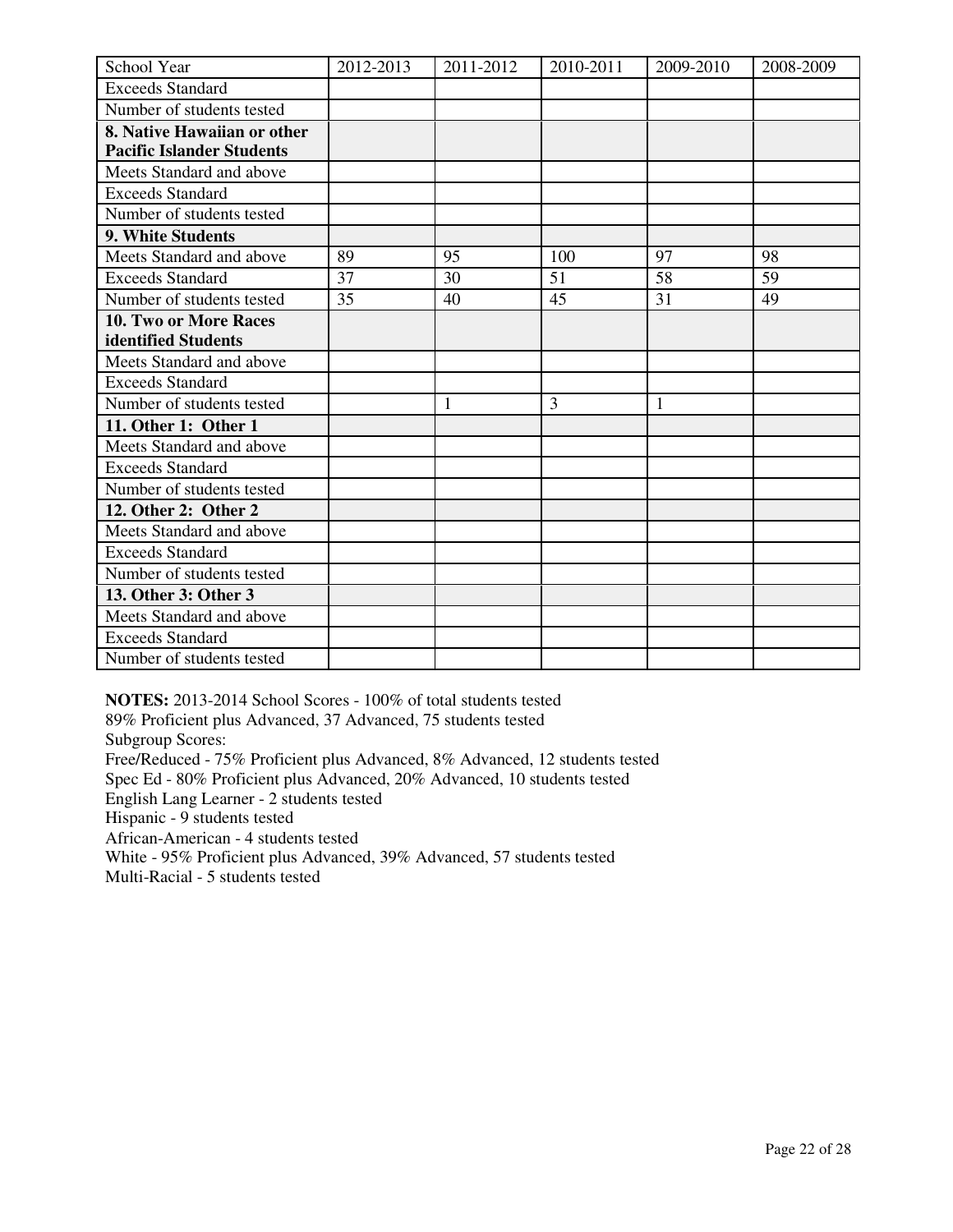| <b>Subject:</b> Reading/ELA         | <b>Test:</b> ISAT (Illinois Standard Assessment) |
|-------------------------------------|--------------------------------------------------|
|                                     | Test)                                            |
| <b>All Students Tested/Grade: 3</b> | <b>Edition/Publication Year: N/A</b>             |
| <b>Publisher: Pearson</b>           |                                                  |

| School Year                      | 2012-2013      | 2011-2012      | 2010-2011      | 2009-2010      | 2008-2009      |
|----------------------------------|----------------|----------------|----------------|----------------|----------------|
| Testing month                    | Mar            | Mar            | Mar            | Mar            | Mar            |
| <b>SCHOOL SCORES*</b>            |                |                |                |                |                |
| Meets Standard and above         | 81             | 96             | 98             | 91             | 94             |
| <b>Exceeds Standard</b>          | 42             | 50             | 51             | 45             | 62             |
| Number of students tested        | 67             | 74             | 45             | 53             | 52             |
| Percent of total students tested | 100            | 100            | 99             | 99             | 99             |
| Number of students tested with   |                |                |                |                |                |
| alternative assessment           |                |                |                |                |                |
| % of students tested with        | $\mathbf{1}$   |                | $\overline{2}$ | 8              |                |
| alternative assessment           |                |                |                |                |                |
| <b>SUBGROUP SCORES</b>           |                |                |                |                |                |
| 1. Free and Reduced-Price        |                |                |                |                |                |
| Meals/Socio-Economic/            |                |                |                |                |                |
| <b>Disadvantaged Students</b>    |                |                |                |                |                |
| Meets Standard and above         | 63             | 93             |                | 81             | 86             |
| <b>Exceeds Standard</b>          | 19             | 21             |                | 6              | 43             |
| Number of students tested        | 16             | 14             | $\overline{7}$ | 16             | 14             |
| 2. Students receiving Special    |                |                |                |                |                |
| <b>Education</b>                 |                |                |                |                |                |
| Meets Standard and above         |                | 91             |                | 93             |                |
| <b>Exceeds Standard</b>          |                | 9              |                | 43             |                |
| Number of students tested        | 8              | 11             | 8              | 14             | $\overline{7}$ |
| 3. English Language Learner      |                |                |                |                |                |
| <b>Students</b>                  |                |                |                |                |                |
| Meets Standard and above         |                |                |                |                |                |
| <b>Exceeds Standard</b>          |                |                |                |                |                |
| Number of students tested        | $\,8\,$        | $\overline{4}$ | $\overline{4}$ | 3              | 1              |
| 4. Hispanic or Latino            |                |                |                |                |                |
| <b>Students</b>                  |                |                |                |                |                |
| Meets Standard and above         | 60             |                |                |                |                |
| <b>Exceeds Standard</b>          | 30             |                |                |                |                |
| Number of students tested        | 10             | 7              | $\overline{4}$ | 1              | 5              |
| 5. African-American              |                |                |                |                |                |
| <b>Students</b>                  |                |                |                |                |                |
| Meets Standard and above         |                |                |                |                |                |
| <b>Exceeds Standard</b>          |                |                |                |                |                |
| Number of students tested        | 4              | 7              | $\overline{2}$ | 5              | 2              |
| <b>6. Asian Students</b>         |                |                |                |                |                |
| Meets Standard and above         |                |                |                |                |                |
| <b>Exceeds Standard</b>          |                |                |                |                |                |
| Number of students tested        | $\overline{4}$ |                |                | $\overline{4}$ |                |
| 7. American Indian or            |                |                |                |                |                |
| <b>Alaska Native Students</b>    |                |                |                |                |                |
| Meets Standard and above         |                |                |                |                |                |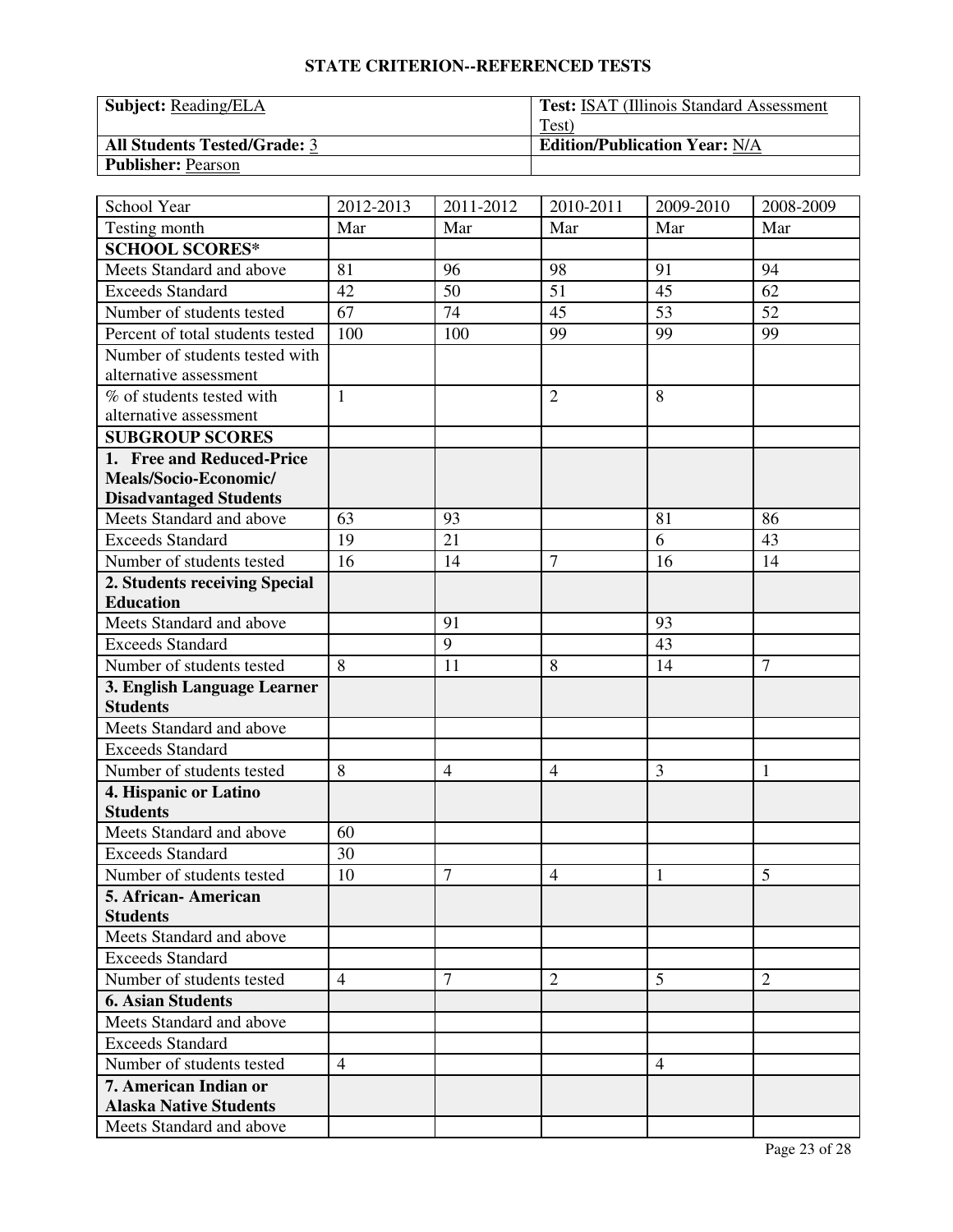| School Year                      | 2012-2013      | 2011-2012 | 2010-2011      | 2009-2010 | 2008-2009      |
|----------------------------------|----------------|-----------|----------------|-----------|----------------|
| <b>Exceeds Standard</b>          |                |           |                |           |                |
| Number of students tested        |                |           |                |           |                |
| 8. Native Hawaiian or other      |                |           |                |           |                |
| <b>Pacific Islander Students</b> |                |           |                |           |                |
| Meets Standard and above         |                |           |                |           |                |
| <b>Exceeds Standard</b>          |                |           |                |           |                |
| Number of students tested        |                |           |                |           |                |
| 9. White Students                |                |           |                |           |                |
| Meets Standard and above         | 87             | 98        | 97             | 95        | 97             |
| <b>Exceeds Standard</b>          | 47             | 54        | 54             | 48        | 67             |
| Number of students tested        | 47             | 57        | 37             | 42        | 43             |
| 10. Two or More Races            |                |           |                |           |                |
| identified Students              |                |           |                |           |                |
| Meets Standard and above         |                |           |                |           |                |
| <b>Exceeds Standard</b>          |                |           |                |           |                |
| Number of students tested        | $\overline{2}$ | 3         | $\overline{2}$ | 1         | $\overline{2}$ |
| 11. Other 1: Other 1             |                |           |                |           |                |
| Meets Standard and above         |                |           |                |           |                |
| <b>Exceeds Standard</b>          |                |           |                |           |                |
| Number of students tested        |                |           |                |           |                |
| 12. Other 2: Other 2             |                |           |                |           |                |
| Meets Standard and above         |                |           |                |           |                |
| <b>Exceeds Standard</b>          |                |           |                |           |                |
| Number of students tested        |                |           |                |           |                |
| 13. Other 3: Other 3             |                |           |                |           |                |
| Meets Standard and above         |                |           |                |           |                |
| <b>Exceeds Standard</b>          |                |           |                |           |                |
| Number of students tested        |                |           |                |           |                |

**NOTES:** 2013-2014 School Scores - 100% total students tested

68% Proficient plus Advanced, 26% Advanced, 50 students tested Subgroup Scores Free/Reduced - 33% Proficient plus Advanced, 25% Advanced, 12 students tested Special Ed - 58% Proficient plus Advanced, 42% Advanced, 12 students tested English Lang Learners - 5 students tested Hispanic - 7 students tested African-American - 3 students tested Asian - 2 students tested

White - 79% Proficient plus Advanced, 29% Advanced, 38 students tested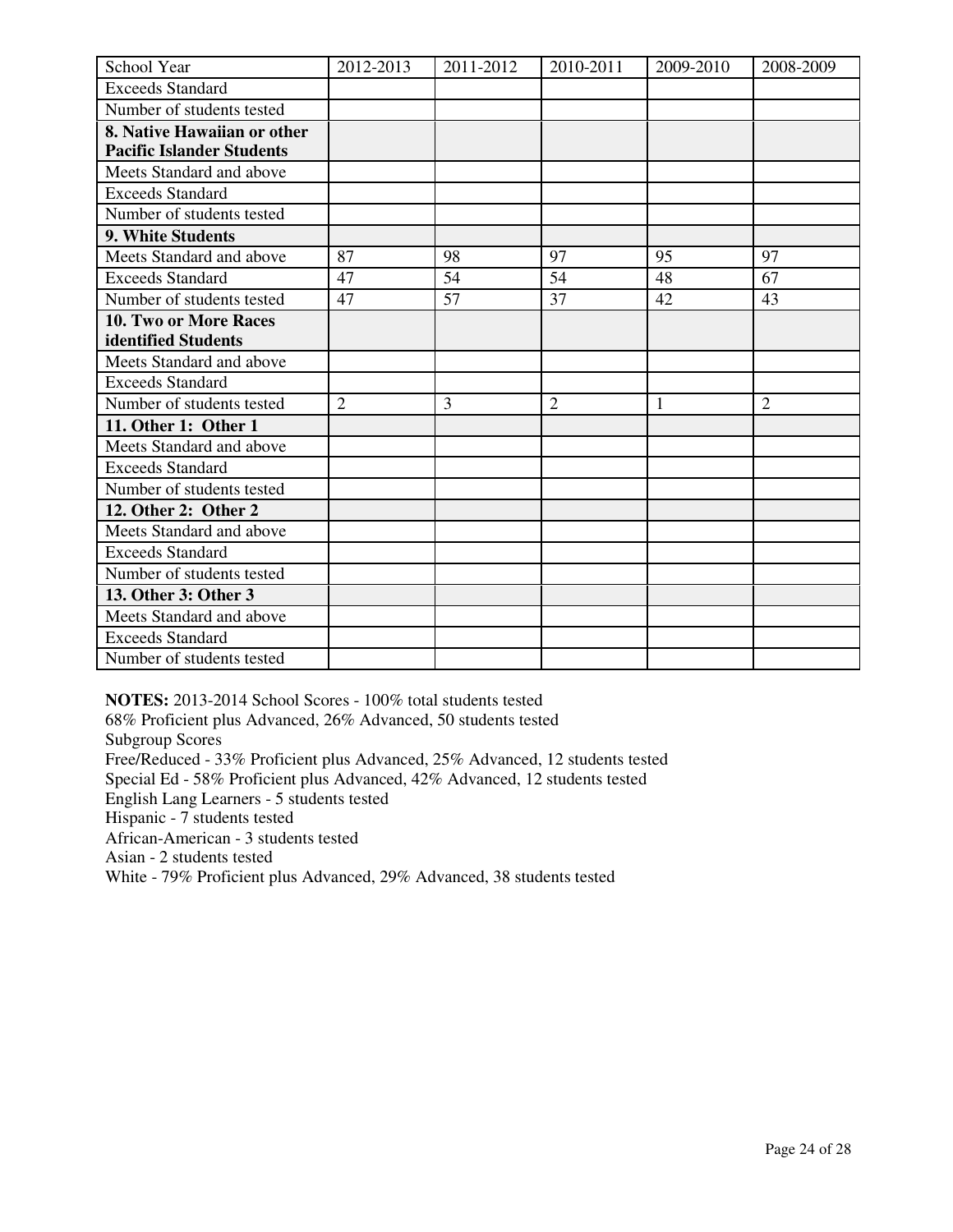| <b>Subject:</b> Reading/ELA         | <b>Test: ISAT (Illinois Standard Achievement)</b> |
|-------------------------------------|---------------------------------------------------|
|                                     | Test)                                             |
| <b>All Students Tested/Grade: 4</b> | <b>Edition/Publication Year: N/A</b>              |
| <b>Publisher: Pearson</b>           |                                                   |

| School Year                            | 2012-2013 | 2011-2012      | 2010-2011      | 2009-2010      | 2008-2009       |
|----------------------------------------|-----------|----------------|----------------|----------------|-----------------|
| Testing month                          | Mar       | Mar            | Mar            | Mar            | Mar             |
| <b>SCHOOL SCORES*</b>                  |           |                |                |                |                 |
| Meets Standard and above               | 86        | 96             | 93             | 98             | 95              |
| <b>Exceeds Standard</b>                | 33        | 55             | 50             | 61             | $\overline{55}$ |
| Number of students tested              | 78        | 49             | 54             | 54             | 42              |
| Percent of total students tested       | 100       | 100            | 99             | 99             | 99              |
| Number of students tested with         |           |                |                |                |                 |
| alternative assessment                 |           |                |                |                |                 |
| % of students tested with              |           | $\overline{2}$ | 6              |                | 5               |
| alternative assessment                 |           |                |                |                |                 |
| <b>SUBGROUP SCORES</b>                 |           |                |                |                |                 |
| 1. Free and Reduced-Price              |           |                |                |                |                 |
| Meals/Socio-Economic/                  |           |                |                |                |                 |
| <b>Disadvantaged Students</b>          |           |                |                |                |                 |
| Meets Standard and above               | 87        | 100            | 87             | 92             |                 |
| <b>Exceeds Standard</b>                | 13        | 33             | 20             | 50             |                 |
| Number of students tested              | 15        | 12             | 15             | 12             | 9               |
| 2. Students receiving Special          |           |                |                |                |                 |
| <b>Education</b>                       |           |                |                |                |                 |
| Meets Standard and above               | 55        |                | 82             |                |                 |
| <b>Exceeds Standard</b>                | 9         |                | 36             |                |                 |
| Number of students tested              | 11        | 6              | 11             | $\overline{7}$ | $\overline{7}$  |
| 3. English Language Learner            |           |                |                |                |                 |
| <b>Students</b>                        |           |                |                |                |                 |
| Meets Standard and above               |           |                |                |                |                 |
| <b>Exceeds Standard</b>                |           |                |                |                |                 |
| Number of students tested              |           | 3              | $\overline{2}$ | 1              | 3               |
| 4. Hispanic or Latino                  |           |                |                |                |                 |
| <b>Students</b>                        |           |                |                |                |                 |
| Meets Standard and above               |           |                |                |                |                 |
| <b>Exceeds Standard</b>                |           |                |                |                |                 |
| Number of students tested              | 9         | $\overline{4}$ | $\overline{2}$ | $\overline{4}$ | $\overline{3}$  |
| 5. African-American<br><b>Students</b> |           |                |                |                |                 |
| Meets Standard and above               |           |                |                |                |                 |
| <b>Exceeds Standard</b>                |           |                |                |                |                 |
| Number of students tested              | 5         | 3              | 6              | $\overline{4}$ | 4               |
| <b>6. Asian Students</b>               |           |                |                |                |                 |
| Meets Standard and above               |           |                |                |                |                 |
| <b>Exceeds Standard</b>                |           |                |                |                |                 |
| Number of students tested              |           |                | $\overline{4}$ |                | 3               |
| 7. American Indian or                  |           | 1              |                |                |                 |
| <b>Alaska Native Students</b>          |           |                |                |                |                 |
| Meets Standard and above               |           |                |                |                |                 |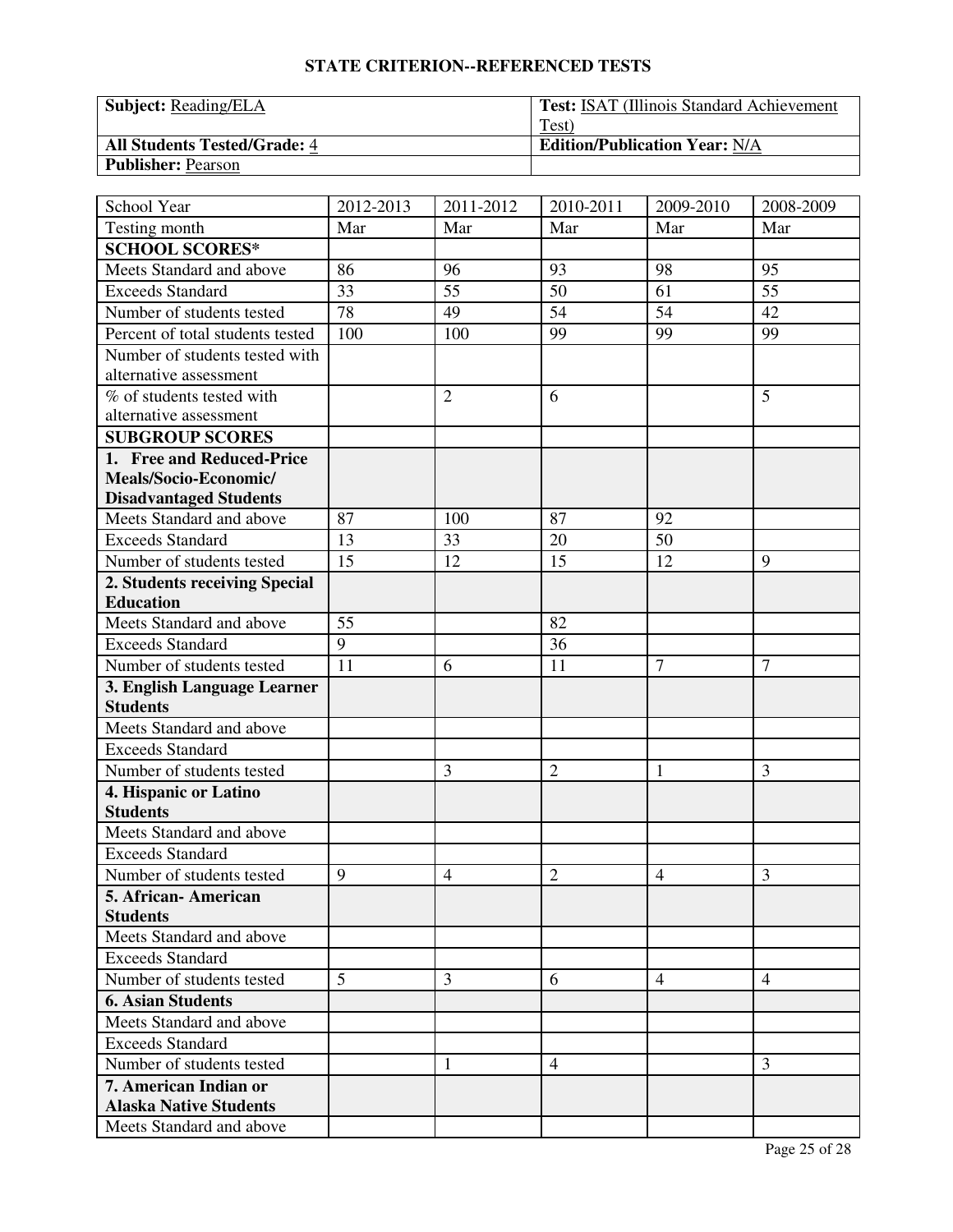| School Year                      | 2012-2013 | 2011-2012      | 2010-2011 | 2009-2010      | 2008-2009 |
|----------------------------------|-----------|----------------|-----------|----------------|-----------|
| <b>Exceeds Standard</b>          |           |                |           |                |           |
| Number of students tested        |           |                |           |                |           |
| 8. Native Hawaiian or other      |           |                |           |                |           |
| <b>Pacific Islander Students</b> |           |                |           |                |           |
| Meets Standard and above         |           |                |           |                |           |
| <b>Exceeds Standard</b>          |           |                |           |                |           |
| Number of students tested        |           |                |           |                |           |
| 9. White Students                |           |                |           |                |           |
| Meets Standard and above         | 92        | 97             | 98        | 44             | 100       |
| <b>Exceeds Standard</b>          | 36        | 56             | 54        | 66             | 65        |
| Number of students tested        | 59        | 39             | 41        | 44             | 31        |
| <b>10. Two or More Races</b>     |           |                |           |                |           |
| identified Students              |           |                |           |                |           |
| Meets Standard and above         |           |                |           |                |           |
| <b>Exceeds Standard</b>          |           |                |           |                |           |
| Number of students tested        | 5         | $\overline{2}$ | 1         | $\overline{2}$ | 1         |
| 11. Other 1: Other 1             |           |                |           |                |           |
| Meets Standard and above         |           |                |           |                |           |
| <b>Exceeds Standard</b>          |           |                |           |                |           |
| Number of students tested        |           |                |           |                |           |
| 12. Other 2: Other 2             |           |                |           |                |           |
| Meets Standard and above         |           |                |           |                |           |
| <b>Exceeds Standard</b>          |           |                |           |                |           |
| Number of students tested        |           |                |           |                |           |
| 13. Other 3: Other 3             |           |                |           |                |           |
| Meets Standard and above         |           |                |           |                |           |
| <b>Exceeds Standard</b>          |           |                |           |                |           |
| Number of students tested        |           |                |           |                |           |

**NOTES:** 2013-14 School Scores - 100% total students tested

85% Proficient plus Advanced, 42% Advanced, 62 students tested

Subgroup Scores:

Free/Reduced - 65% Proficient plus Advanced, 24% Advanced, 17 students tested

Special Ed - 9 students tested

English Language Learner - 2 students tested

Hispanic - 70% Proficient plus Advanced, 20% Advanced, 10 students

African-American - 4 students tested

Asian - 3 students tested

White - 95% Proficient plus Advanced, 50% Advanced, 44 students

Multi-racial - 1 student tested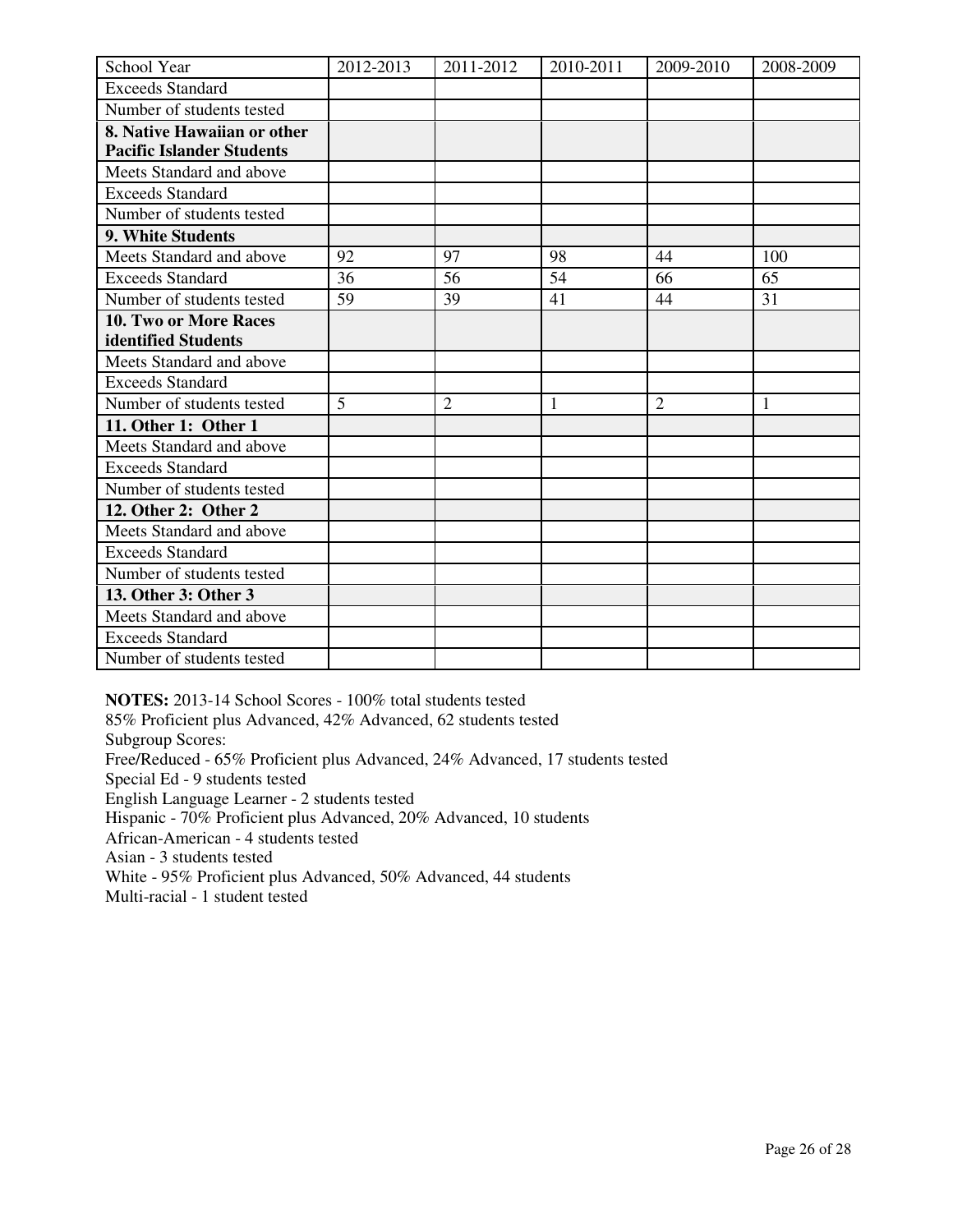| <b>Subject:</b> Reading/ELA         | <b>Test: ISAT (Illinois Standard Achievement)</b> |
|-------------------------------------|---------------------------------------------------|
|                                     | Test)                                             |
| <b>All Students Tested/Grade: 5</b> | <b>Edition/Publication Year: N/A</b>              |
| <b>Publisher: Pearson</b>           |                                                   |

| School Year                              | 2012-2013      | 2011-2012      | 2010-2011      | 2009-2010      | 2008-2009       |
|------------------------------------------|----------------|----------------|----------------|----------------|-----------------|
| Testing month                            | Mar            | Mar            | Mar            | Mar            | Mar             |
| <b>SCHOOL SCORES*</b>                    |                |                |                |                |                 |
| Meets Standard and above                 | 81             | 90             | 96             | 95             | 95              |
| <b>Exceeds Standard</b>                  | 33             | 58             | 47             | 46             | $\overline{55}$ |
| Number of students tested                | 43             | 52             | 55             | 39             | 60              |
| Percent of total students tested         | 100            | 100            | 99             | 99             | 99              |
| Number of students tested with           |                |                |                |                |                 |
| alternative assessment                   |                |                |                |                |                 |
| % of students tested with                | $\overline{2}$ | $\overline{4}$ | $\overline{2}$ | 3              | $\overline{2}$  |
| alternative assessment                   |                |                |                |                |                 |
| <b>SUBGROUP SCORES</b>                   |                |                |                |                |                 |
| 1. Free and Reduced-Price                |                |                |                |                |                 |
| Meals/Socio-Economic/                    |                |                |                |                |                 |
| <b>Disadvantaged Students</b>            |                |                |                |                |                 |
| Meets Standard and above                 | 70             | 81             | 92             |                | 82              |
| <b>Exceeds Standard</b>                  | 10             | 50             | 15             |                | 9               |
| Number of students tested                | 10             | 16             | 13             | 8              | 11              |
| 2. Students receiving Special            |                |                |                |                |                 |
| <b>Education</b>                         |                |                |                |                |                 |
| Meets Standard and above                 |                | 91             |                |                |                 |
| <b>Exceeds Standard</b>                  |                | 36             |                |                |                 |
| Number of students tested                | 6              | 11             | 6              | $\overline{7}$ | $\overline{7}$  |
| 3. English Language Learner              |                |                |                |                |                 |
| <b>Students</b>                          |                |                |                |                |                 |
| Meets Standard and above                 |                |                |                |                |                 |
| <b>Exceeds Standard</b>                  |                |                |                |                |                 |
| Number of students tested                | 1              | $\overline{4}$ | 1              | $\overline{2}$ | 1               |
| 4. Hispanic or Latino<br><b>Students</b> |                |                |                |                |                 |
| Meets Standard and above                 |                |                |                |                |                 |
| <b>Exceeds Standard</b>                  |                |                |                |                |                 |
|                                          | $\overline{4}$ | 3              |                | 3              | 5               |
| Number of students tested                |                |                | $\overline{4}$ |                |                 |
| 5. African-American<br><b>Students</b>   |                |                |                |                |                 |
| Meets Standard and above                 |                |                |                |                |                 |
| <b>Exceeds Standard</b>                  |                |                |                |                |                 |
| Number of students tested                | 3              | 3              | 3              | $\overline{2}$ | 4               |
| <b>6. Asian Students</b>                 |                |                |                |                |                 |
| Meets Standard and above                 |                |                |                |                |                 |
| <b>Exceeds Standard</b>                  |                |                |                |                |                 |
| Number of students tested                | 1              | 5              |                | $\overline{2}$ | $\overline{2}$  |
| 7. American Indian or                    |                |                |                |                |                 |
| <b>Alaska Native Students</b>            |                |                |                |                |                 |
| Meets Standard and above                 |                |                |                |                |                 |
|                                          |                |                |                |                |                 |